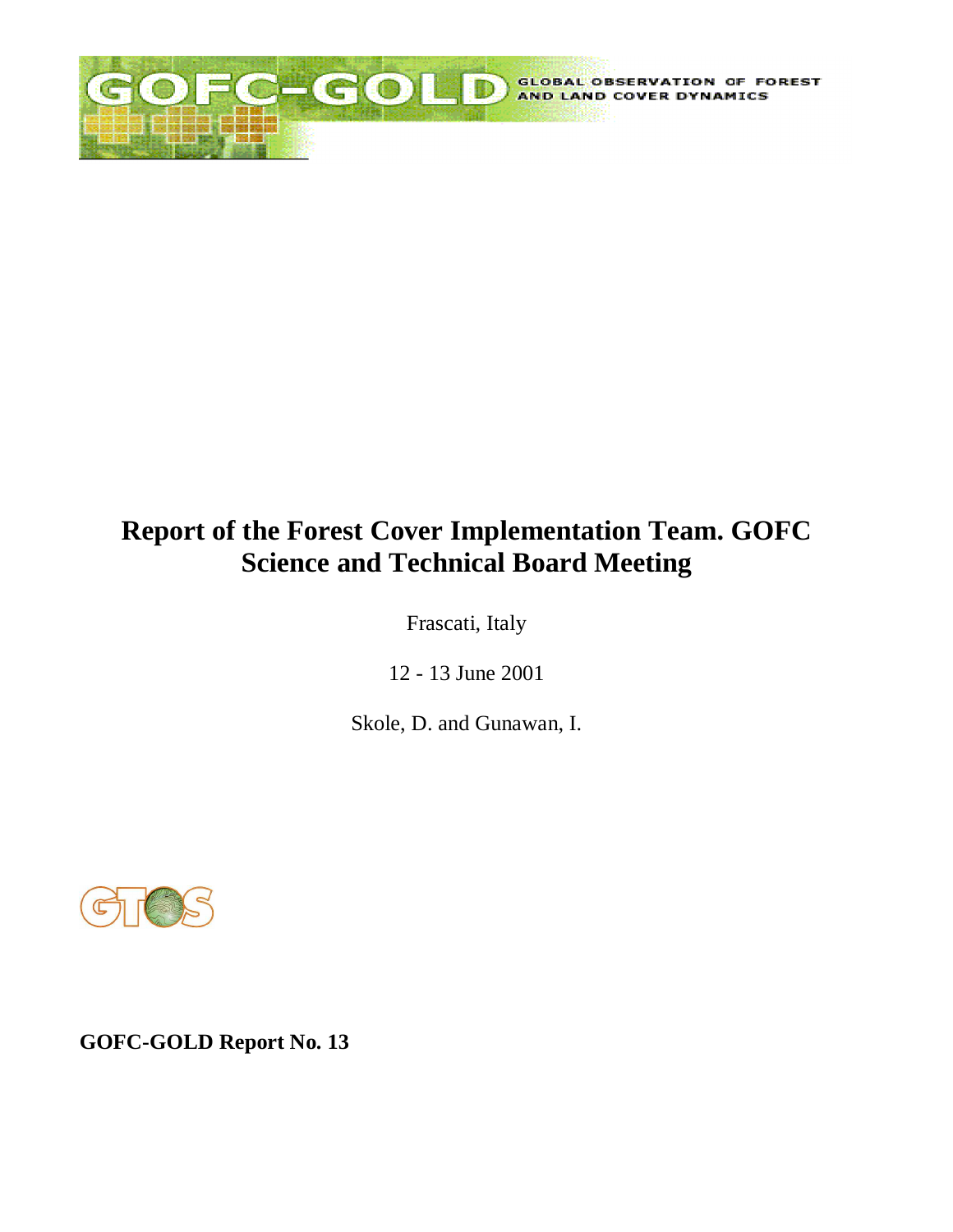Global Observation of Forest and Land Cover Dynamics (GOFC-GOLD) is a coordinated international effort to ensure a continuous program of space-based and in situ forest and other land cover observations to better understand global change, to support international assessments and environmental treaties and to contribute to natural resources management.

GOFC-GOLD encourages countries to increase their ability to measure and track forest and land cover dynamics by promoting and supporting participation on implementation teams and in regional networks. Through these forums, data users and providers share information to improve understanding of user requirements and product quality.

GOFC-GOLD is a Panel of the Global Terrestrial Observing System(GTOS), sponsored by FAO, UNESCO, WMO, ICSU and UNEP. The GOFC-GOLD Secretariat is hosted by Canada and supported by the Canadian Space Agency and Natural Resources Canada. Other contributing agencies include NASA, ESA, START and JRC. Further information can be obtained at <http://www.fao.org/gtos/gofc-gold>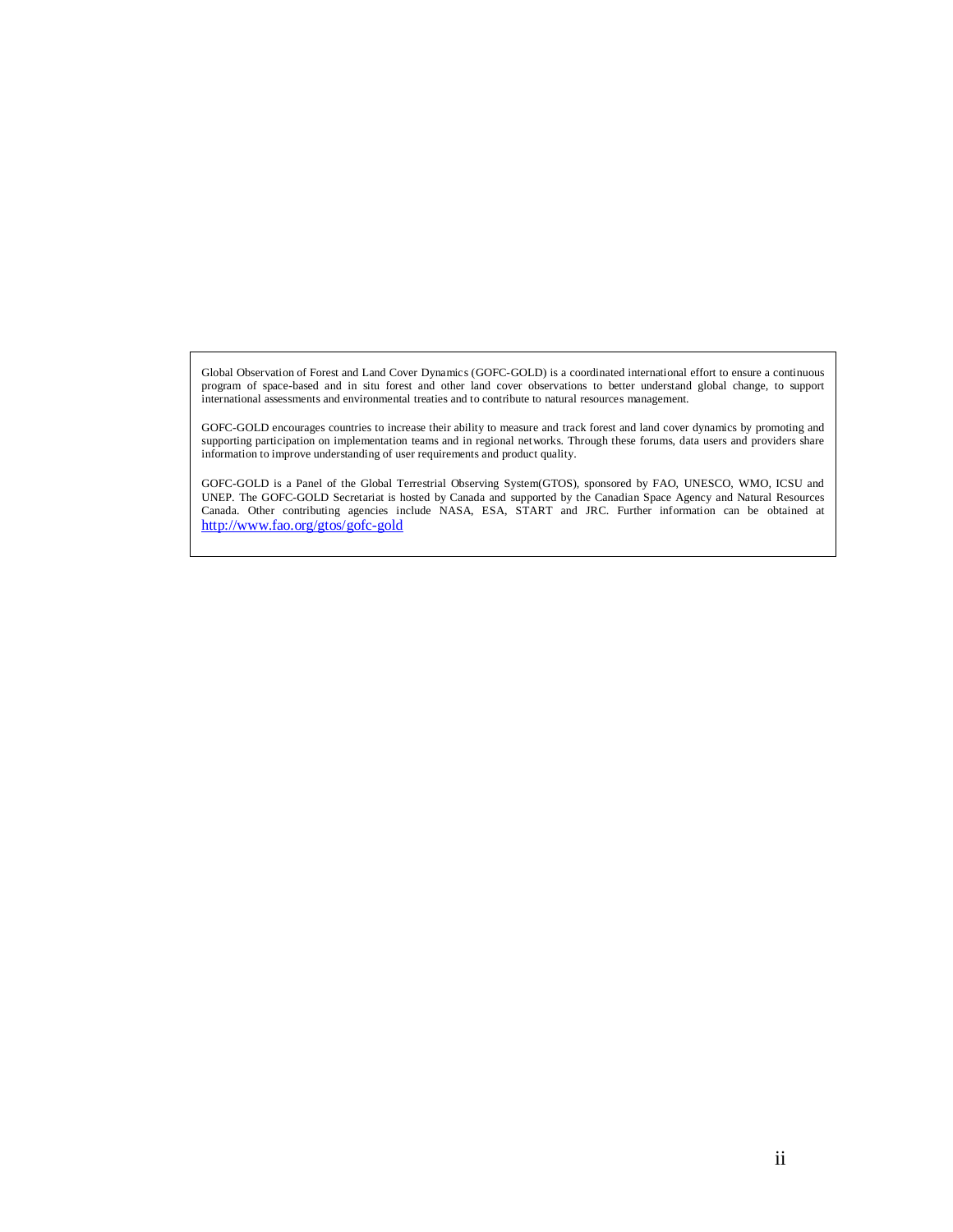| <b>Table Of Content</b>                                          |  |
|------------------------------------------------------------------|--|
|                                                                  |  |
|                                                                  |  |
| 1.0 MEMBERSHIP OF THE IMPLEMENTATION TEAM 1                      |  |
| 2.0 NEAR TERM FOCUS FOR THE WORK OF THE FC-IT 1                  |  |
|                                                                  |  |
|                                                                  |  |
|                                                                  |  |
|                                                                  |  |
|                                                                  |  |
| 2.2.2 Improved pre-processing of remotely sensed data 2          |  |
| 2.2.3 Evaluation and validation of global land cover products 3  |  |
|                                                                  |  |
|                                                                  |  |
|                                                                  |  |
|                                                                  |  |
|                                                                  |  |
|                                                                  |  |
|                                                                  |  |
| 4.2 PLANNING WORKSHOPS AND DEVELOPMENT OF REGIONAL NETWORKS. . 4 |  |
|                                                                  |  |
|                                                                  |  |
|                                                                  |  |
|                                                                  |  |
|                                                                  |  |
|                                                                  |  |
|                                                                  |  |
|                                                                  |  |
|                                                                  |  |
|                                                                  |  |
|                                                                  |  |
|                                                                  |  |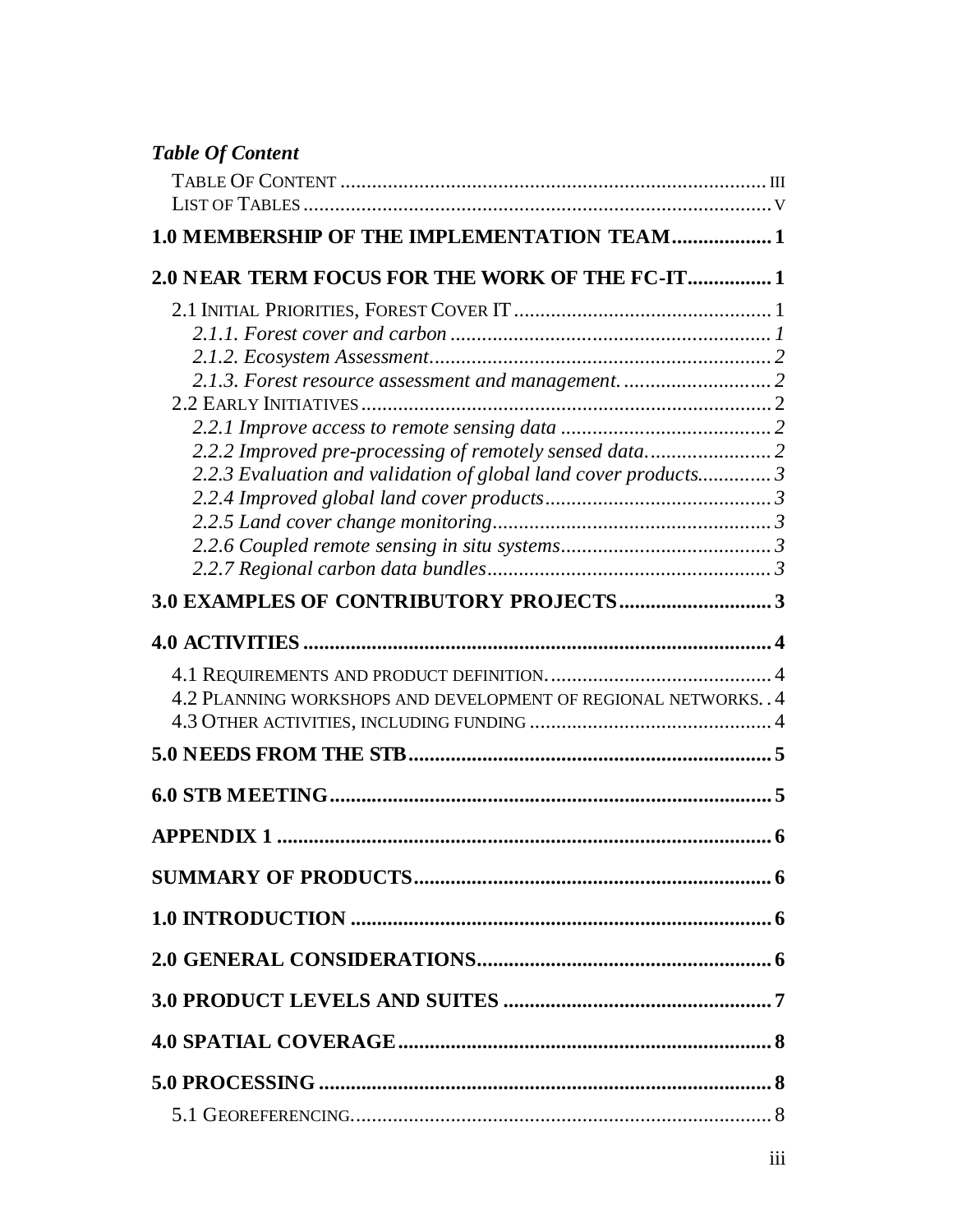| 6.2 GLOBAL FOREST DENSITY AND PERCENT TREE COVER  11                                                                                       |  |
|--------------------------------------------------------------------------------------------------------------------------------------------|--|
| 6.3 GLOBAL FOREST COVER CHANGE IDENTIFICATION  13                                                                                          |  |
|                                                                                                                                            |  |
| 6.7 REGIONAL FRACTIONAL FOREST COVER AND CHANGE  15                                                                                        |  |
|                                                                                                                                            |  |
|                                                                                                                                            |  |
| 7.0 PRODUCT VALIDATION, EVALUATION, AND OUTREACH                                                                                           |  |
|                                                                                                                                            |  |
| 7.1 PRODUCT DEFINITION AND ALGORITHM DEVELOPMENT.  18                                                                                      |  |
| 7.2 CALIBRATION AND VALIDATION AT FIELD SITES.  18                                                                                         |  |
|                                                                                                                                            |  |
|                                                                                                                                            |  |
|                                                                                                                                            |  |
|                                                                                                                                            |  |
|                                                                                                                                            |  |
|                                                                                                                                            |  |
| <b>1.0 TITLE: SPATIAL DATA AND INFORMATION FOR LAND USE</b>                                                                                |  |
|                                                                                                                                            |  |
|                                                                                                                                            |  |
| 1.1.1 Activity 1: Implementation of the Tropical Rain Forest                                                                               |  |
| Information Center to support GOFC data requirements and users in                                                                          |  |
|                                                                                                                                            |  |
| 1.1.2 Activity 2: Development of New Datasets and Data Products. . 21<br>1.1.3 Activity 3: Product Validation, Evaluation, and Outreach 21 |  |
|                                                                                                                                            |  |
| 1.3 RELATIONSHIP TO PRIORITY TOPICS IN THE APN RESEARCH                                                                                    |  |
|                                                                                                                                            |  |
| 2.0 REGIONAL COLLABORATION AND COORDINATION  22                                                                                            |  |
|                                                                                                                                            |  |
|                                                                                                                                            |  |
| 5.0 RELATIONSHIP TO GLOBAL CHANGE RESEARCH                                                                                                 |  |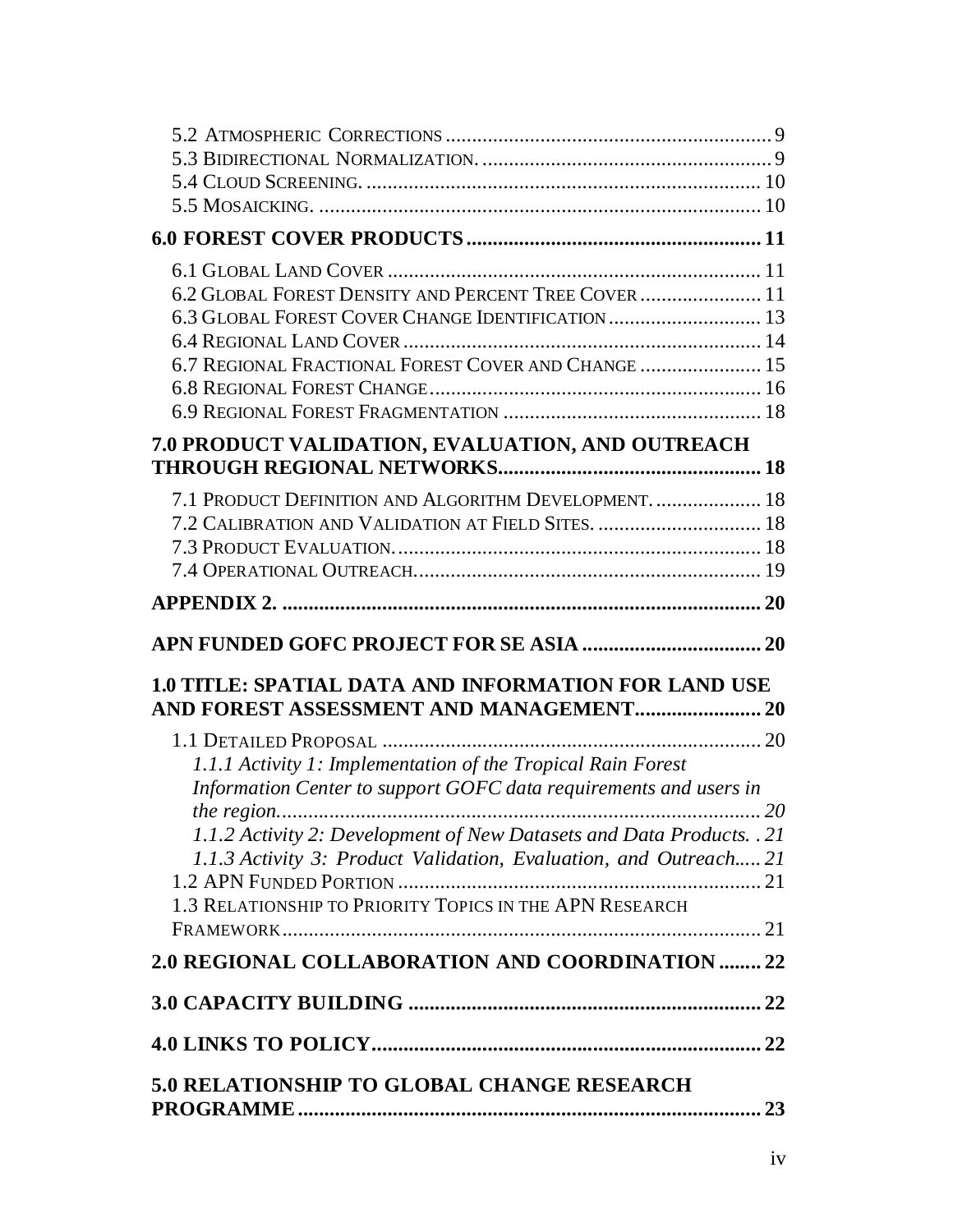# *List of Tables*

| Table 2. General Description of the Forest Cover Change (FCC) Product 16 |
|--------------------------------------------------------------------------|
| Table 3. General Description of the Sample Forest Cover Change (FCC-s)   |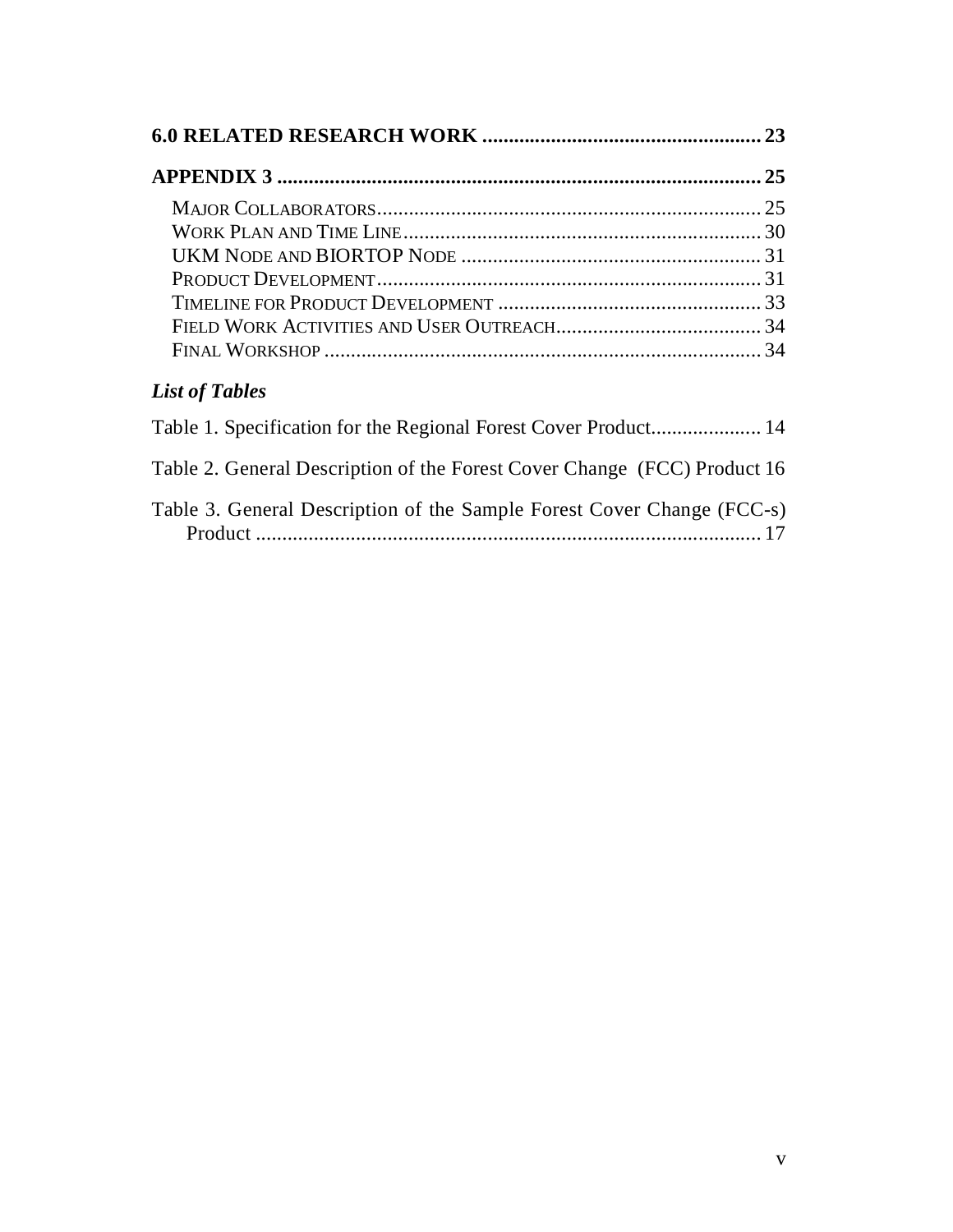### **1.0 M EMBERSHIP OF THE IMPLEMENTATION TEAM**

The Forest Cover Characteristics and Changes Implementation Team (FC-IT) now includes the following members.

Iwan Gunawan, Chair Dit. TISDA-TPSA Indonesia

David Skole, Chair Michigan State University Department of Geography

Tom Loveland U.S. Geological Survey **USA** 

Eric F. Lambin Universite Catholique de Louvain Department of Geography Belgium

Philippe Mayaux European Commission Italy

Olga Tarakanova Research & Development Center ScanEx Russia

Christiane Schmullius Friedrich-Schiller-University Institute of Geography, Department for Geoinformatics Germany

Ake Rosenqvist National Space Development Agency of Japan Earth Observation Research Center Japan

Hervé Jeanjean **CNES** Earth Science and Applications France

Curtis Woodcock Boston University Department of Geography USA

Gilbert Saint **CNES** France

New members are being sought from Canada and the JRC in Europe. These additional names are being sought to bring into the team members from the Canadian remote sensing and/or forestry communities and someone from the Global Land Cover 2000 project. In addition we have an agreement to include Mr. Paul Reichert from the FAO to build coordination with the AsiaCover and AfriCover projects. Lastly we are hoping to invite Dr. Thelma Krug from the Brazilian space agency, INPE. Additional members will be added as necessary.

### **2.0 N EAR TERM FOCUS FOR THE WORK OF THE FC-IT**

#### *2.1 Initial Priorities, Forest Cover IT*

#### **2.1.1. Forest cover and carbon**

– Contribute to the development of a global carbon observatory for carbon source-sink issues, both in a scientific and policy context.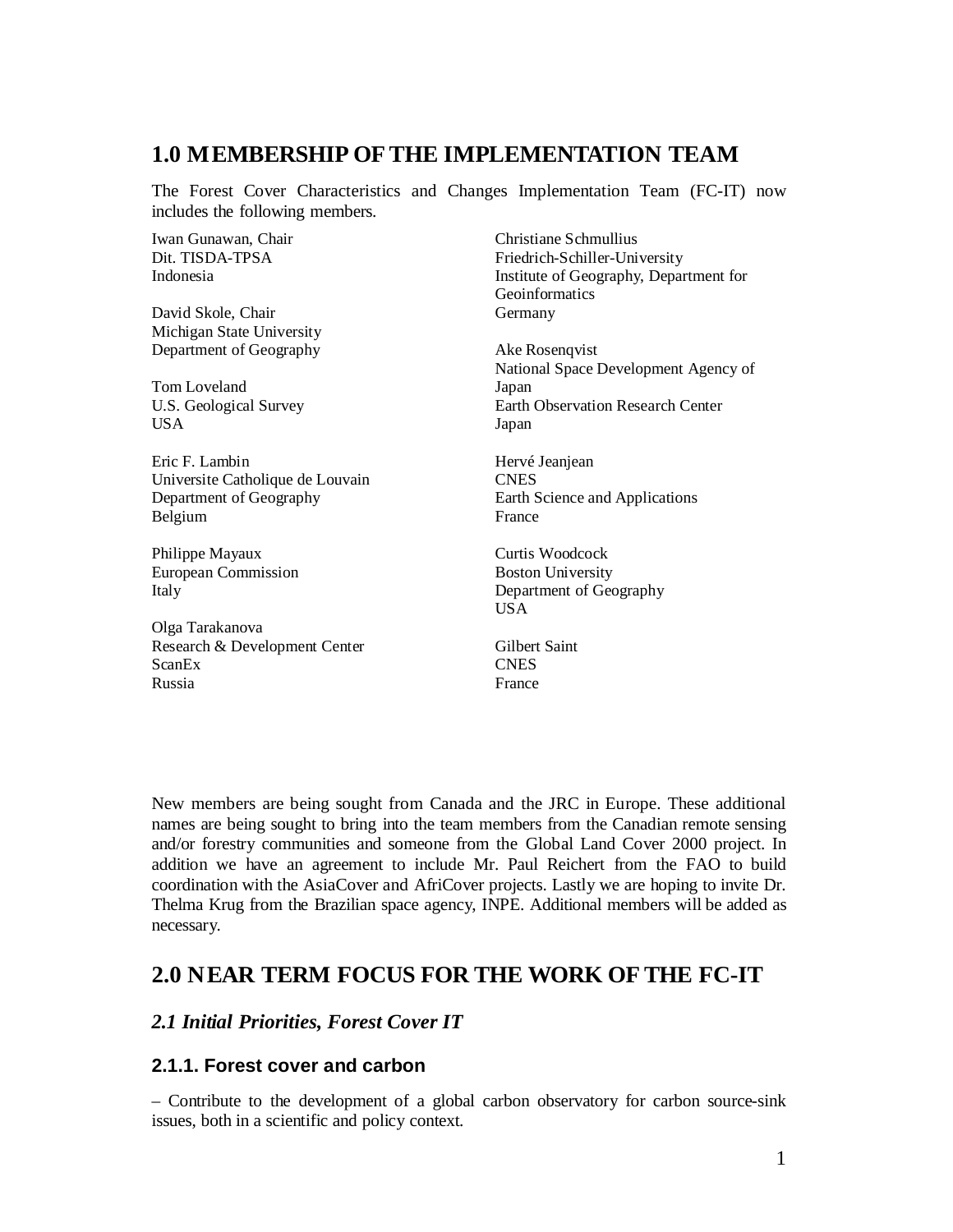a) characterization of the missing sink in temperate zone forests, as a function of changes within forests through changes in density, changes in the extent of forest areas, replacement of other systems by forests, or loss of forests,

b) source terms in the tropics, the uncertainty leading directly to uncertainty in the estimated sink,

c) issues of measurement methods for large area assessments of changes in land covers into and out of forest classes, changes in stand density, and methods for linking in-situ measurements from stand inventory data to remote sensing data.

 - In terms of policy there is a clear need to investigate methods for measuring forest changes in such contexts as Kyoto protocol. The focus would be on prototyping acquisition, some initial products, validation assessment and methods testing/development.

#### **2.1.2. Ecosystem Assessment**

 – To provide a demonstration of the role for global observational data for other international needs beyond carbon,

 - GOFC should support product needs for the Millennium Ecosystem Assessment with a focus on information relevant to biodiversity and ecosystem structure and distribution.

#### **2.1.3. Forest resource assessment and management***.*

 - Using the regional networks the IT will target key projects for demonstration of support to forest managers and the national scale.

 - Emphasis is not on capacity building but to seek input from the forestry agencies and prototype some key outputs and products, which make use of new remote sensing information coupled to in-situ measurements.

 - This will also assist in the development of regional "harmonized" forest inventories (as maps) merged from individual country efforts.

#### *2.2 Early Initiatives*

#### **2.2.1 Improve access to remote sensing data**

 *-* Develop a global data set of coarse and fine resolution data (such as global Landsat data for 2000) and make them available through a GOFC mechanism to users, such as FAO, who need access to imagery. This will be done through CEOS agency contributions, data buys, other mechanisms. The goal will be much improved data and information system for widespread dissemination of data sets.

#### **2.2.2 Improved pre-processing of remotely sensed data.**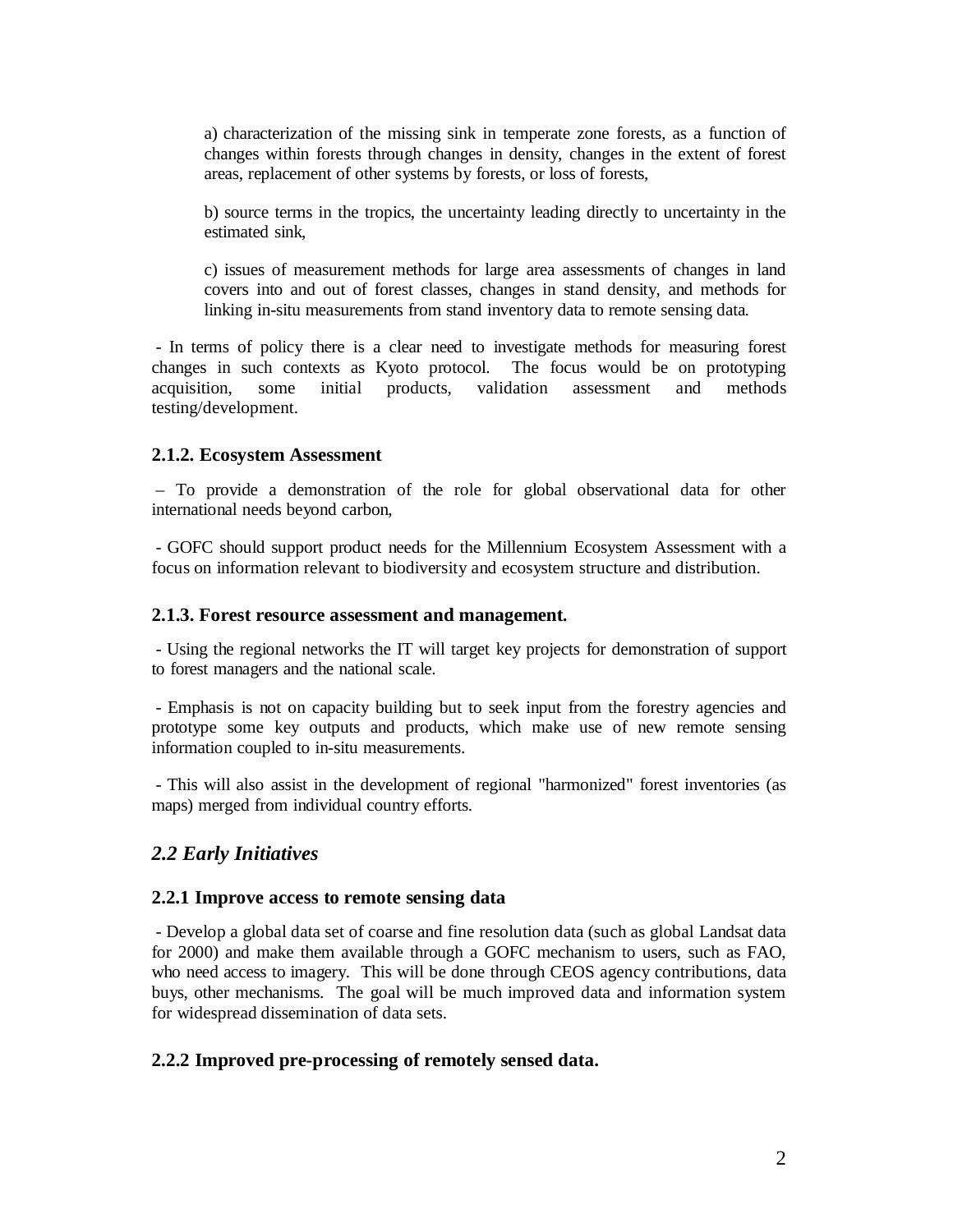- Develop a prototyping effort for improved products through "best-practices" or community consensus atmospheric correction, and georegistration. Assess the potential for improved system correction and evaluation of existing methods.

#### **2.2.3 Evaluation and validation of global land cover products.**

 - Validating global and regional land cover products is a very high priority. The principal vehicle for doing this will be regional GOFC networks for validation.

#### **2.2.4 Improved global land cover products**

 - Provide a demonstration of improved global land cover products using new remote sensing technologies taking advantage of existing research and development activities. sensors, e.g., from MODIS and results from VEGA-2000/GLC2000. Also demonstration of regional high resolution forest/land cover maps including fine resolution fractional cover for degradation assessment (from systems such as Landsat and Spot)

#### **2.2.5 Land cover change monitoring**

 - Demonstration of a multi-level Land Cover Change monitoring systems - global moderate resolution change detection with responsive high-resolution acquisition and associated distribution system. Coordinating a state-of-the-art-review of methods for global assessment of deforestation will also be a goal.

#### **2.2.6 Coupled remote sensing in situ systems**

– Demonstration of coupled remote sensing-in situ approaches, such as the kNN technique and others, which are being developed within the forest management community.

#### **2.2.7 Regional carbon data bundles**

 - Integrated sets of data (or bundle) relevant to regional carbon assessment including forest type, fractional cover, area of change and biomass inventory will be created and made available

### **3.0 EXAMPLES OF CONTRIBUTORY PROJECTS**

There are several important contributory projects on-going or soon to be initiated which could be part of the activities of the team. These include, as examples: Global Land Cover 2000 project of the JRC, the VEGA 2000 project of CNES, NASA's several activities of the MODIS Land Team and the Landsat 7 mission (including the Landsat Data Continuity Mission), several university projects including the University of Maryland's Percent Tree Cover and Michigan State University's Tropical Forest Inventory, FAOs AfriCover and its new AsiaCover, several national deforestation and forest inventory efforts in Canada, Brazil, and Southeast Asia, the efforts of the Southeast Asia Regional Information Network.

There are also new opportunities to cooperate with the Millennium Ecosystem Assessment program and the carbon cycle initiatives in the US, Europe and internationally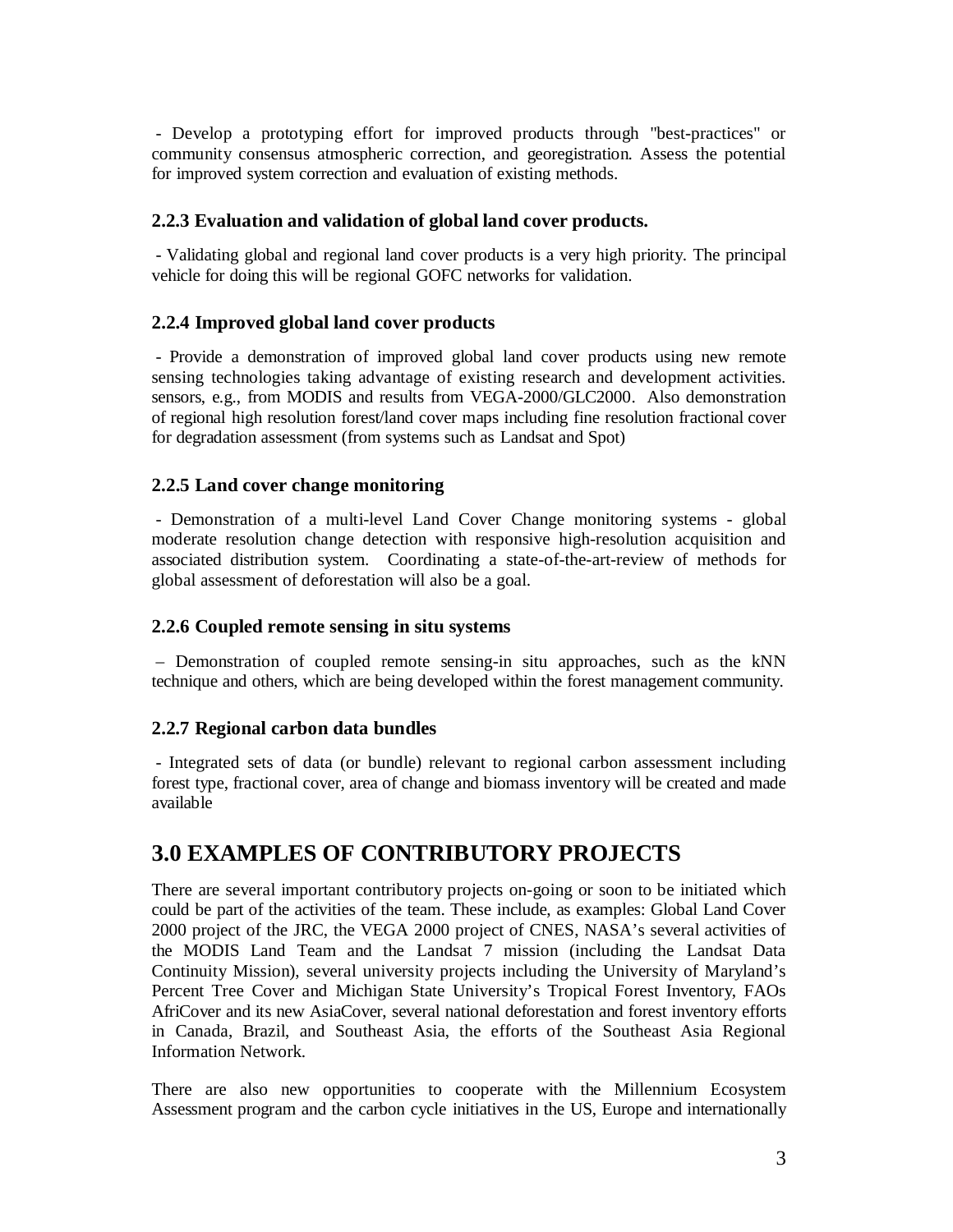through the IGBP. These latter efforts need to be tied closely with the TCO initiatives within GTOS.

## **4.0 ACTIVITIES**

The FC-IT has been active in establishing requirements and setting regional infrastructure.

#### *4.1 Requirements and product definition.*

The FC-IT has developed a draft specifications document for product generation, which is attached as Appendix 1 of this report.

#### *4.2 Planning workshops and development of regional networks.*

These include:

- *Atelier de création du réseau GOFC OSFAC en Afrique CentraleLibreville, Gabon, February 22-24, 2000*
- *Southeast Asia Regional GOFC Planning Meeting at Bogor, Indonesia, January 31 ± February 2, 2000*

Reports of these workshops are on the GOFC web site. A new workshop is being planned for the Russia and Fennoscandia region:

• *GOFC Regional Workshop on Remote Sensing of Forest Cover in NorthwesternRussia and Fennoscandia, June 25-27, 2001 - hosted by INENCO Center of RAS*

The goal of this regional GOFC workshop is to promote a coordinated effort among scientists in the region towards building an observational boreal forest network which would result in operational monitoring of forest cover and forest cover change, and to make data and information on forests usable and accessible. The workshop will examine current uses of remote sensing in studies of forest cover and carbon exchange in the region, evaluate existing data sets useful for validation and interpretation of remote sensing data products, identify future needs of different user groups, and plan future interdisciplinary research and exchange activities. The workshop will also discuss forest inventory, monitoring, management, and conservation. They will explore current gaps of knowledge in land use and the carbon budget for the region, including understanding of changing disturbance regimes and driving forces of land use change. Location: St. Petersburg, Russia Contact: Olga Krankina, Oregon State University

#### *4.3 Other activities, including funding*

The team has installed a GOFC Fellowship at Michigan State University. Mr. Chetpong Butthep from the Thai space agency is in place for one year to help coordinate the efforts of the IT with the SE Asia regional network.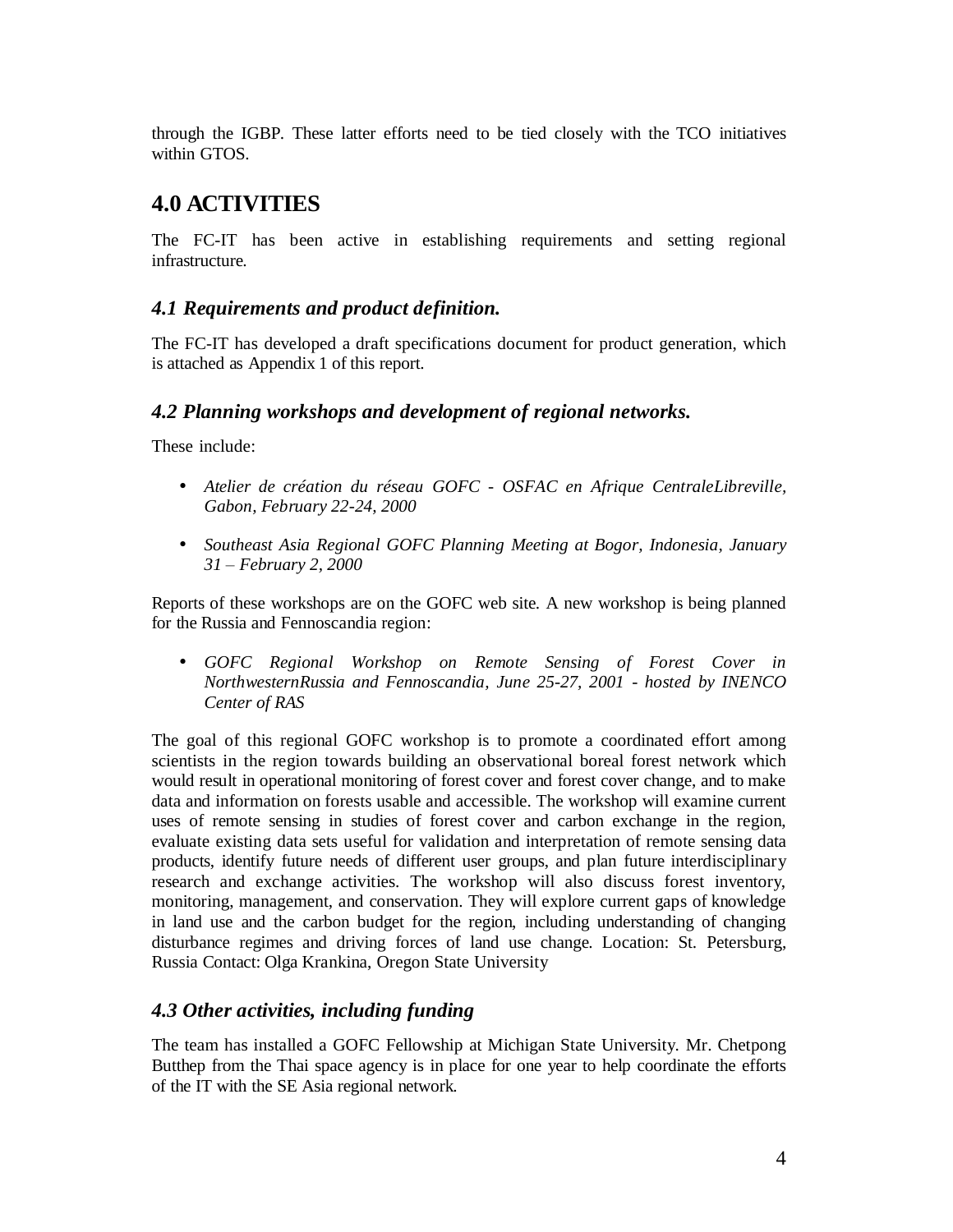A proposal to the Asia Pacific Network was submitted this year as was funded for US\$ 80K for the first year. This project will help coordinate the product development for the SE Asia network, including field calibration and validation. A summary of this project is attached as Appendix 2 and 3.

The IT has been working with the CEOS WGISS to develop information systems and services for access to data and information. Please see initial project results on the GOFC web site under Data pages.

## **5.0 N EEDS FROM THE STB**

The IT will need considerable support from the STB including access to large datasets, and assistance in securing funding for the operation of the IT activities. This includes support of the IT itself and its activities and the regional networks. In the next year we envision support needed primarily for workshops and meetings of the IT. In addition we will need to support:

- Development of global products using VEGA 2000 and MODIS results, including the validation efforts
- Transitioning research on forest fractional cover to operational use, possibly several pilot studies
- Development of forest change techniques including workshops for intercomparison of methods and harmonization between various national efforts
- Development of an initial start of a Forest Cover Information System
- Participation in the activities of three potential cooperating programs: the FAO programs on AsiaCover and AfriCover, The Millennium Ecosystem Assessment, and the international and national carbon cycle initiatives

### **6.0 STB M EETING**

More detailed information will be forthcoming at the STB meeting itself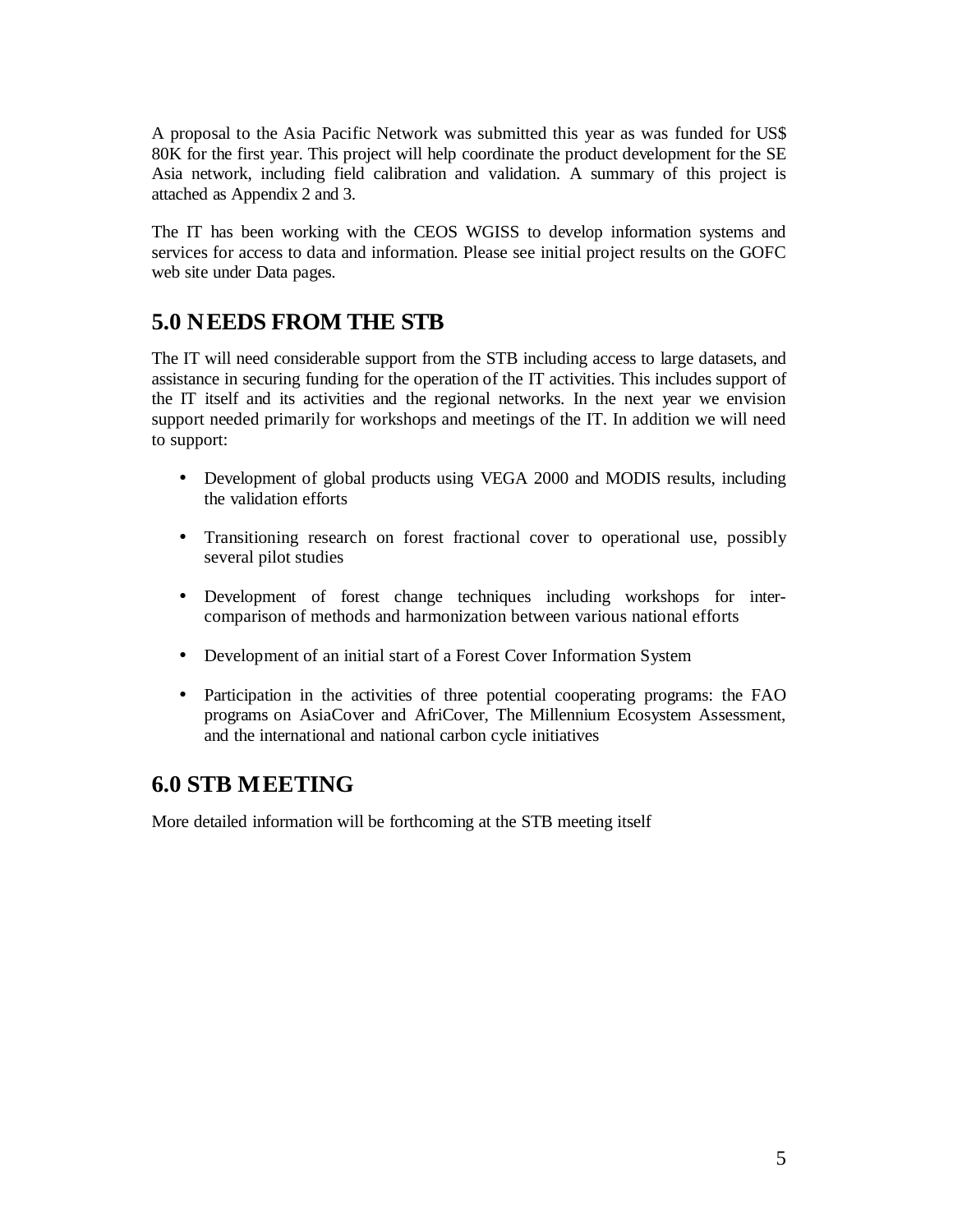## **APPENDIX 1**

## **SUMMARY OF PRODUCTS**

### **Forest Cover Characteristics and Changes Implementation Team**

*1 June 2001*

Background document for the GOFC Science and Technical Board1.0

## **1.0 INTRODUCTION**

This document provides *DRAFT* definitions and specifications for a products suite to be developed by the GOFC Forest Cover Changes and Characteristics Implementation Team (FC-IT). The product suite is aimed at both global and regional/national scales, and is focused on information needs for the *Initial Priorities* and *Early Initiatives* of the FC-IT to support three thematic foci and users:

- 1) global change research community with an emphasis on the global carbon cycle,
- 2) international policy and assessments, with a proposed emphasis on the Millennium Ecosystem Assessment, and
- 3) national and regional forest management users.

This document is a general overview. It is meant to layout the important technical implementation issues, regardless of who or what organization implements the products. Moreover, it is not a final specification document. This product suite is preliminary and will be refined over the course of the next 6-12 months by the FC-IT. It is based on the GOFC design strategy and precursor efforts of the Coarse and Fine Resolution Design Teams. Full reports from these design teams can be found on the GOFC web site.

## **2.0 GENERAL CONSIDERATIONS**

Recommended for the development of the FC-IT product suite are based on some fundamental considerations, such as:

- Products developed should be achievable, whenever possible, with current technology (i.e., using data from sensors either currently operational, or scheduled to be operating in the coming year). The approach, however, should also include definitions of optimal characteristics that may be achievable with advancements in future remote sensing systems.
- On-going product development must be practical and lead to a reasonable operational concept, implemented using existing and near-term observational systems, with a straightforward and management level of effort.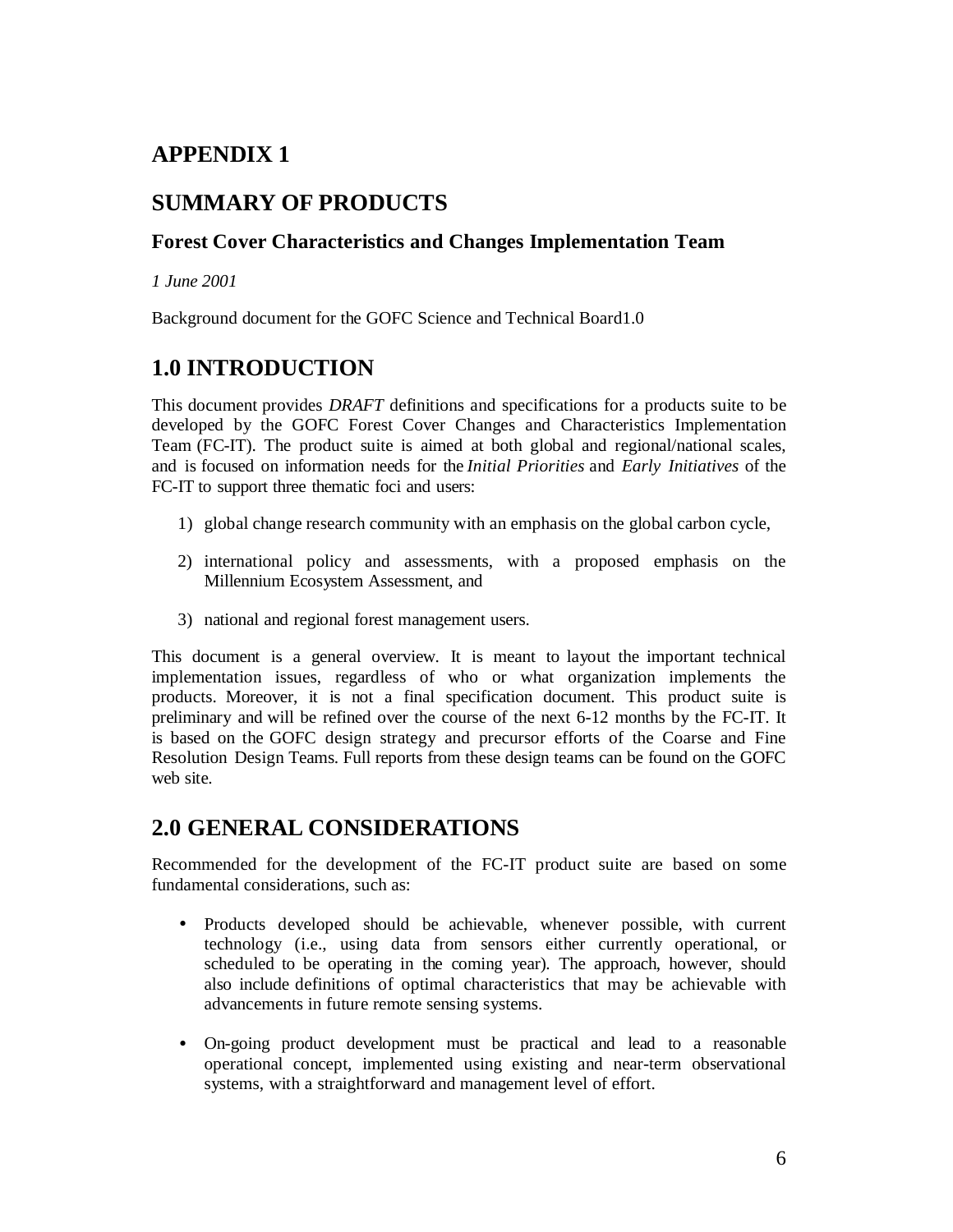- Products should be developed using existing and near term programs, and should include proven or near-ready applications rather than new experimental approaches which require considerable research and development.
- However, research will be a necessary component in most product development strategies and will be important for the long-term development of new products; as such it should be an integral element of the work of the FC-IT.
- Product definitions and specifications should be periodically reviewed and improved so that advances in methods and source data characteristics can be incorporated to improve overall data quality.
- Validation of data products is necessary to evaluate product quality, and also to identify new research priorities.

## **3.0 PRODUCT LEVELS AND SUITES**

A review of the individual requirements of global change, forest inventory, and policy communities reveals a striking convergence, or similarity in scope and definition. The most complex and stringent requirements are set by the forest inventory users since they have needs for detailed forest cover characteristics linked to specific in-situ data with high spatial accuracy and precision. The carbon cycle community and policy users (particularly the emissions inventory requirements) have of subset of these needs. Thus, it is possible to define a single common data bundle, which satisfies a very broad range of users and at the same time focuses on the requirements for the global carbon community, forest inventory community, and the policy community.

This FC-IT will focus on development of a suite of datasets and data products with the following general hierarchy levels:

*Level 1:* raw fine and coarse resolution data such as ETM+, Spot, MODIS or any other which are not atmospherically corrected and georeferenced by system correction only.

*Level 2*: Enhanced image datasets, which will include fine and coarse resolution image data from TM, ETM+, ALI, MODIS and VEGATATION which have been atmospherically corrected, georeferenced to earth coordinates, projected, normalized for view / sun angle effect, and mosaicked when multiple scenes needed will also be provided.

*Level 3:* Derived data products, which will include the results of analyses of image products. These products will be used to improve existing global land cover maps of forest density, assessments of deforestation, and other information on forest cover characteristics and changes.

We believe that some users will primarily need access to the Level 1 and Level 2 datasets, such as the UN FAO Forest Resource Assessment program which routinely acquires the image data and performs its own in-house data analysis. Others, such as the forest inventory community need access to Level 3 derived data such as extant forest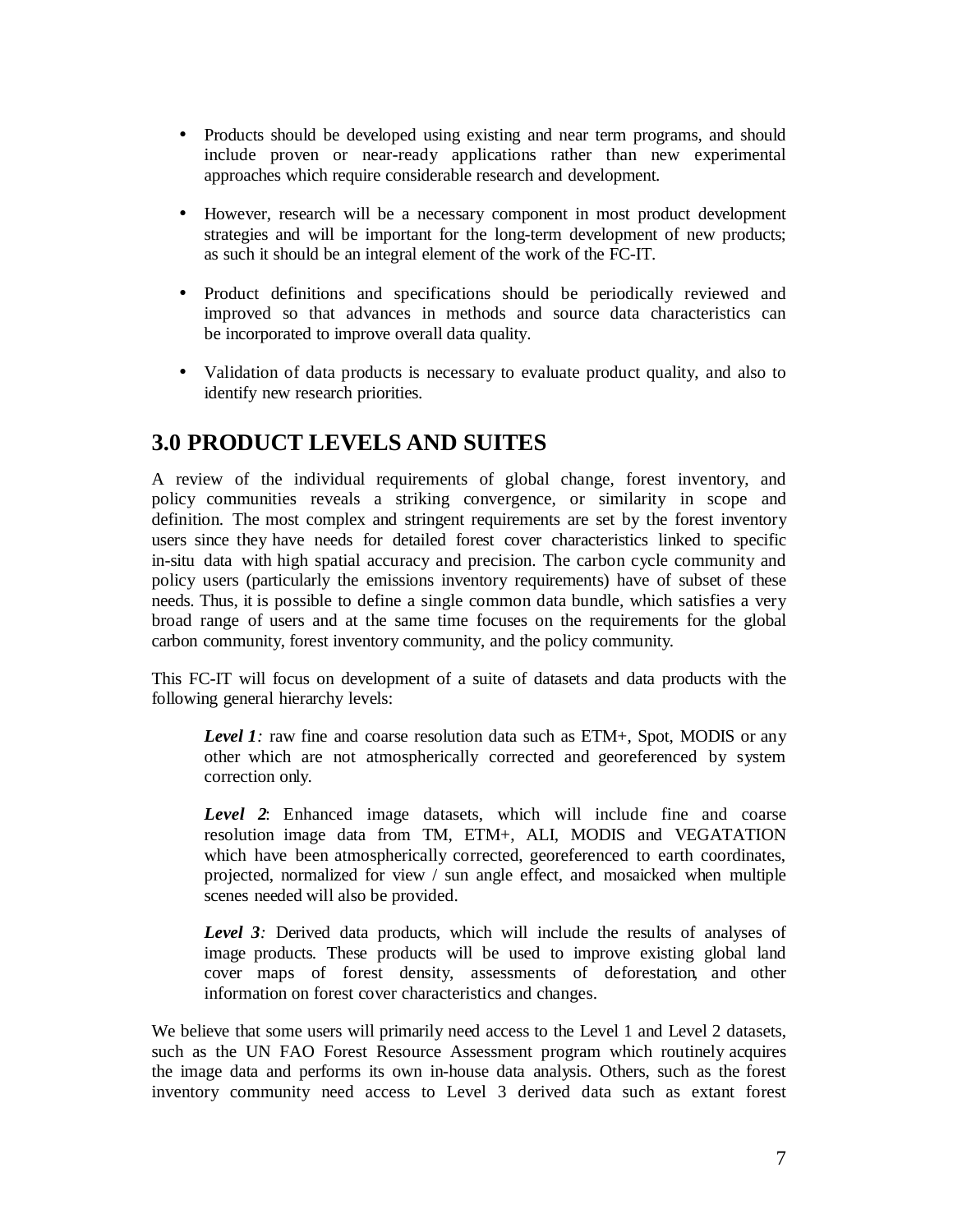density and fractional cover for making forest inventory or deforestation and forest degradation assessments

## **4.0 SPATIAL COVERAGE**

In order to design a monitoring system capable of monitoring both high and low frequency changes in forest, we propose to establish across spatial and temporal resolution system, using data from multiple satellite and in-situ data sources. It consists of a data system at three temporal and spatial scales.

*Global:* This coverage will focus on datasets and products with global coverage, and will rely heavily on the coarse resolution datasets. Regional subsets or regional components can be used to assemble a global product, but priority will be given to single global datasets. These will be developed mostly for Forest Cover products.

*National and Regional* : This scale is developed and employed for National Forest Inventory assessments and monitoring and other regional and national uses. These products will be developed mostly from fine resolution source data, while some regional products with regionally-specific classifications may also appear. These datasets will be most useful for change analysis.

*Focus Areas and Sites*: These focus areas serve two purposes: (1) calibration and validation of derived products, and (2) evaluation and testing of products for forest management applications.

### **5.0 PROCESSING**

Imagery acquired must be processed so the data can be analyzed quantitatively. This includes five processing steps that are detailed in the following sections.

### *5.1 Georeferencing.*

Images will be georeferenced to a common coordinate system. To geo-reference the 30m resolution imagery and its derived products, one method might be to use ortho-rectified historical TM imagery acquired through the NASA Science Data Buy program at Stennis Space Center. The product produced for NASA by EarthSat will be a georeferenced TM data  $\pm$  60m of its true coordinates. Problems of relief are greatly reduced in this dataset. The mosaicked images can be used to serve as a template for georeferencing all other 30m resolution satellite images to be acquired. It must be noted that the Landsat program is producing very good locational accuracy with system corrected algorithms using the post-pass ephemeris.

For 250m - 1km resolution imagery and derived products, we could use the VEGETATION imagery from SPOT 4 satellite as a template. Unlike the AVHRR, VEGETATION sensor has a spatial resolution of 1.1km across the entire scene. Because the sensor uses an array of detectors, each having its own instantaneous field of view, the spatial resolution across the entire image is approximately the same. The spatial accuracy of this sensor is 3500m. Alternatively, MODIS 250 data could be used. Another alternative, but with more effort, fine resolution data could be used from the method above.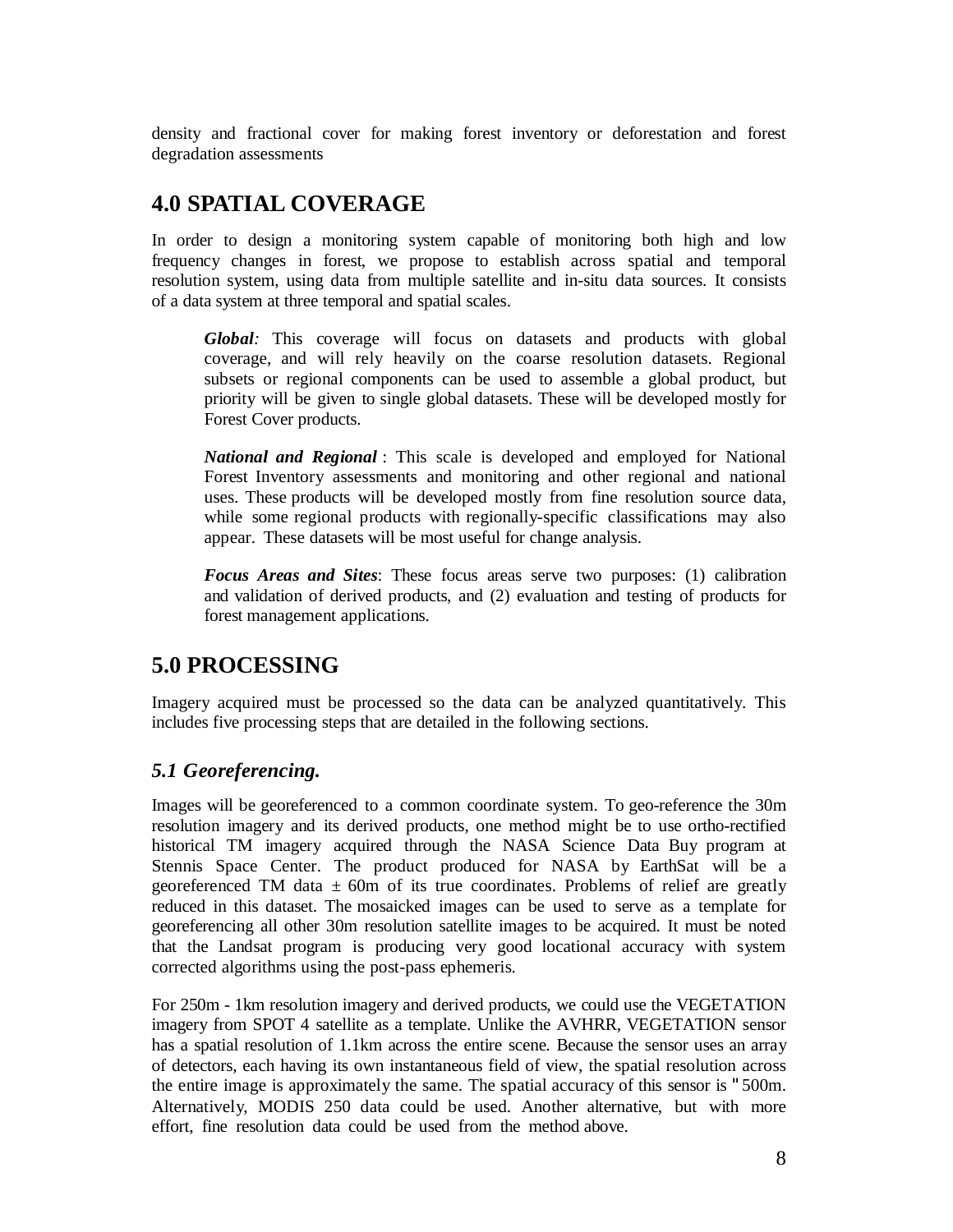#### *5.2 Atmospheric Corrections*

Atmosphere affects optical remote sensing signals two ways. It attenuates the solar radiation reaching to the earth surface and that reflected off the earth surface to the satellite sensors. As a consequence, the signal arriving at the sensor will be weakened and the resulting image will be darker. On the other hand, the atmosphere scatters solar radiation in all directions, including the direction where satellite sensors are viewing, thus contributing significant scattered radiation toward the sensor. The result of the atmospheric contribution, often termed as path radiance, is to increase the brightness of the image, and to reduce the contrast of the earth surface features. Therefore, the atmospheric effect in satellite images must be accounted for. There are several methods that can be used to correct such effects. Sophisticated methods require precise measurements of atmospheric properties such as water vapor content and aerosol density. In tropical regions, both aerosol and water vapor content varies spatially and temporally and, therefore, deployment of instruments for atmospheric measurements appears impractical. Another way to characterize the atmospheric properties is to model the atmosphere as a layered medium, which exerts effects on incoming and reflected solar radiation (Kaufman 1989). The physical properties of the atmosphere can be modeled as a function of latitude, longitude, and day of year. The modeling approach often takes substantial computation time, and thus correction of atmospheric effects on large-scale satellite images often prevent operational uses of satellite imagery. A simplified method exists (Rahman and Dedieu, 1994) and is being used to in some labs to operationally correct the VEGETATION data. Therefore, we proposed to use the simplified method based on Rahman and Dedieu (1994) to correct satellite images.

Three practical methods have potential to use in this investigation for atmospheric correction. The first is to take advantages of already-corrected VEGETATION data. By comparing the statistical means of a large area common on both the atmospherically corrected VEGETATION image and the image to be corrected for each corresponding spectral band, an adjustment can thus be determined and used for atmospheric correction. This procedure is simple, but relies on the accuracy of the atmospheric correction for the VEGETATION image. Since only histograms need to be computed, this procedure will be computationally economic.

The second method, which has potential is to use simplified atmosphere models directly such as the SMAC (Rahman and Dedieu, 1994). Compute code for SMAC can be obtained and modified to various spectral bands of other sensors. Once coded, the method will be applied routinely to correct for atmospheric effects.

A third method involves the use of pseudo invariant objects found within a scene. This technique (Chavez, 1988, Qi et al., 1999) appeared to be attractive because of its use of objects of known reflectance properties. This method first identifies at a minimum two objects that are assumed to be invariant (throughout time). Their reflectance properties are known, or can be measured. The reflectance properties of the objects and their associated raw digital numbers can be plotted and the slope and intercept can thus be obtained, which can be subsequently used to correct for atmospheric effect.

These methods can be tested within the FC-IT

#### *5.3 Bidirectional Normalization.*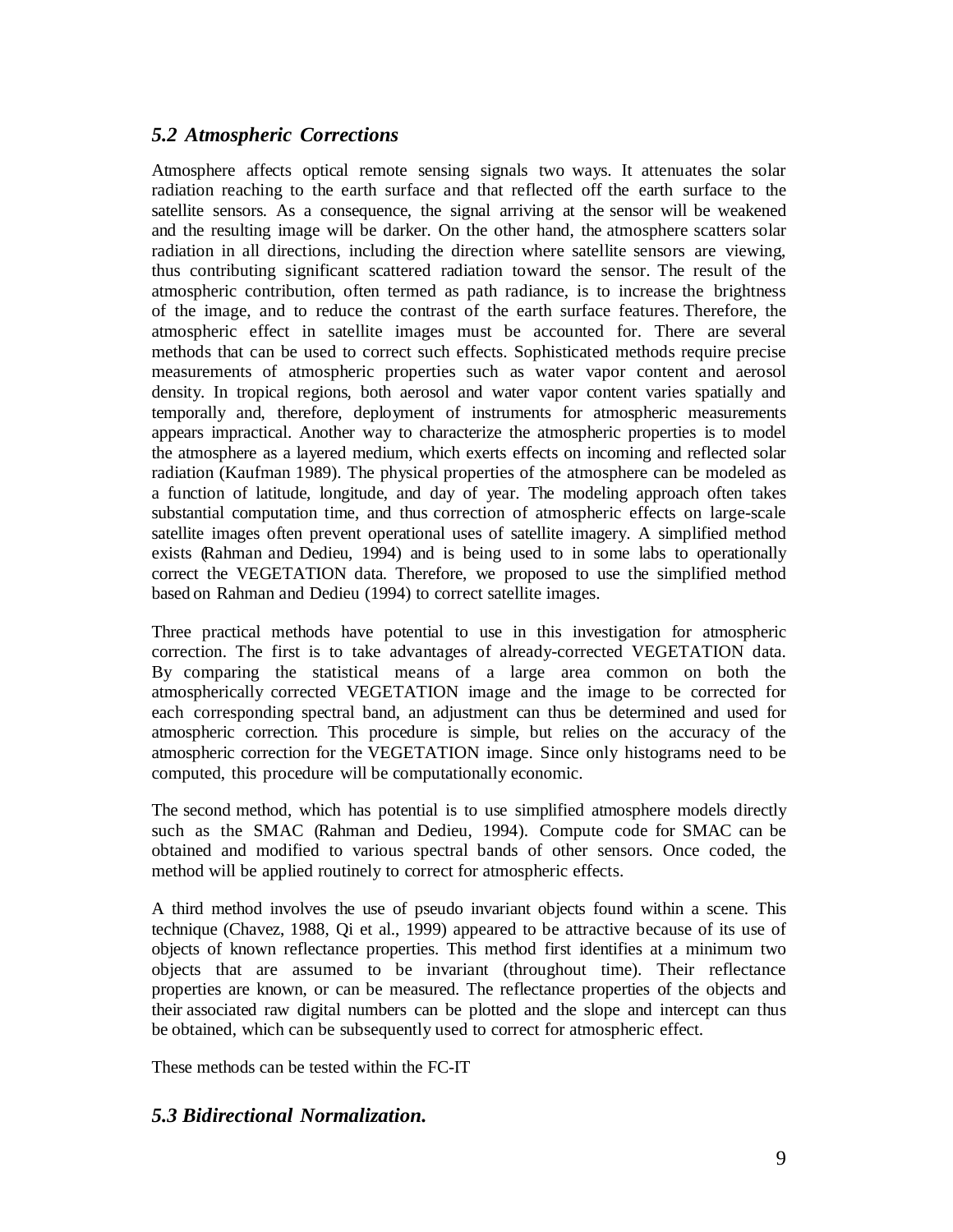Because of the large area coverage from coarse resolution sensors such as VEGETATION and MODIS, each pixel in an image will have different geometric properties in relation to the sun and the sensor. Pixels away from the center of the image will have a substantially large viewing angle, resulting in different levels of brightness due to bidirectional effects. Many numerous studies have shown that bidirectional effects can be substantial and the effect on subsequent derived products, such as vegetation indices, can be greater than 20%, larger than atmospheric effects found in most cases. Even satellite imagery, which is acquired with a near-nadir angle, brightness can still vary significantly due to seasonal changes in sun elevation. Therefore, it is critical to correct such brightness difference due to solar zenith angle variations, in addition to correct for effects due to varying view angles.

Many BRDF models have been proposed (Strahler, 1994, Cabot et al., 1994, and Strahler1997) to simulate the bidirectional reflectance distribution functions. Most of them were developed for specific vegetation canopy types. Sensitivity analysis suggests that simple empirical models perform as well as many of the sophisticated models. In order to use these models to correct remotely sensed imagery acquired at varying viewing angles, simple models such as those proposed by Roujean et al. (1992), and the Walthall (1985), could be used to normalize the effect due to difference in sun elevation and the sensor's viewing angles. For all images acquired at different dates or different time, which results differences in solar zenith angles, will be normalized to a standard solar zenith angle.

#### *5.4 Cloud Screening.*

Persistent cloud appearance in some regions often masks remotely sensed imagery. This will be important for our daily dataset from optical sensors. The techniques that could be used include maximum compositing (Holben et al., 1986) and those described by others (Goward 1990, Gutman 1991, Cihlar et al., 1994, and Qi and Kerr, 1997). The former technique uses the normalized difference vegetation index (NDVI) as threshold to screen clouds. Pixels having the maximum NDVI values from multitemporal images are selected to form a new composited image.

The techniques by Qi and Kerr (1997) use combination of NDVI, viewing angles, and temperature. These techniques retain all pixels above predefined thresholds. In addition, these techniques also retain as all pixels as long as they passed through the selection process, which retain more value data. In focus areas where in-situ data are available, the latter techniques will be used while for global scales the former (Holben, 1986 and Cihlar et al., 1994) technique will be used to composite all images.

### *5.5 Mosaicking.*

Once images have gone through all processes mentioned above, they could be mosaicked to cover the product areas. Although the previous processing procedures will improve the data quality, it is expected that there still be discontinuities across joining boundaries of two images. If this occurs, it may be necessary to use an overlap area matching method to reduce the discontinuity. The outputs from this procedure would be georeferenced, atmospherically corrected, and mosaicked data of the specified spatial and temporal resolutions specified above.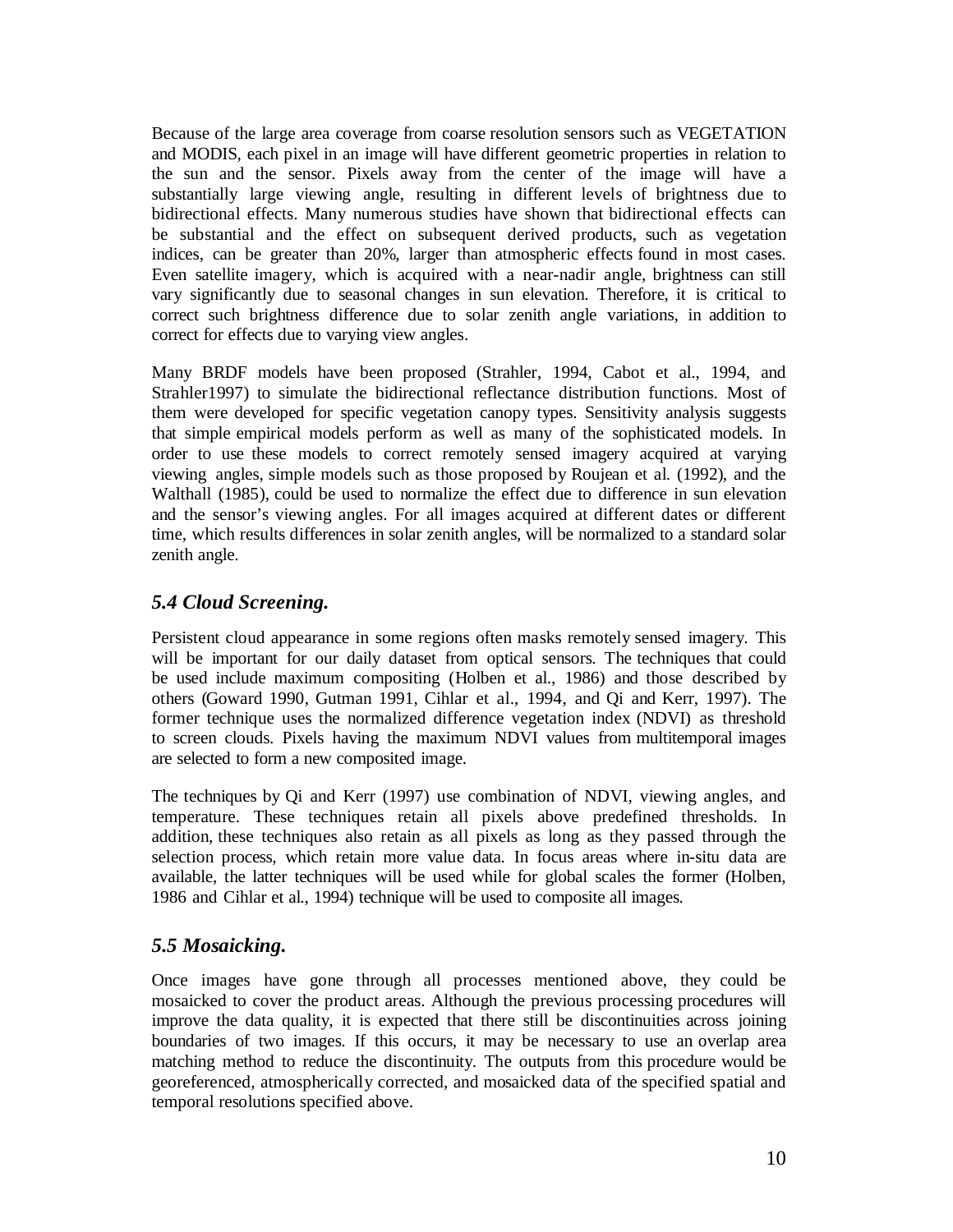## **6.0 FOREST COVER PRODUCTS**

### *6.1 Global Land Cover*

The land cover product should be produced every five years, with completion of the product 12-24 months following the end of the baseline period. While global land cover with 250m to 500m resolution will have the highest applications value, in the near term a1000m resolution data set is most practical and feasible. However, it is important to recognize the long-term requirement for higher resolution global land cover products.

The level of thematic detail should be greatest for woody vegetation (i.e., trees, shrubs) and only general land cover types are necessary for the other landscapes. This means that there will be uneven categorical detail, with 40-50 classes representing woody vegetation, and approximately 5-10 additional categories representing all other cover types. A draft land cover legend is presented for discussion in the Design Strategy document on the GOFC web site.

While several training procedures and classifiers have recently been used to develop global land cover data sets (i.e., Defries, et al., 1995; Loveland, et al., submitted), there is currently no clear evidence to suggest that one approach is superior to another. The selection of a method must therefore be based on applications issues, including degree of required flexibility and tailoring of the GOFC global land cover product, frequency of updates, and implementation considerations. This should be a major activity of the FC- IT.

For this product in the early stages of development, a centralized production model, in which one organization develops the product, has advantages and offers greater chances of global consistency at a lower cost and completed in a shorter period of time. A decentralized approach is more relevant for policy applications and ecosystem assessments in which it is essential that local to regional landscape conditions are most reliably represented. The decentralized production approach is amenable to those regions where a GOFC Regional Network has been established and has capabilities. In addition, specialized regional products could be developed at the coarse resolution with a legend specifically tailored to regional requirements. With a decentralized model or for regionally specific products, it is necessary to standardize inputs, and definitions of results.

Product validation is important, and could be conducted through a global scheme coupled to high resolution acquisition scheme implemented globally, or through regional activities involving the Regional Networks

Data sets targeted for the global land cover products include MODIS, VEGETATION, and similar sensors, which would be acquired through a specific acquisition model to be developed by the FC-IT.

### *6.2 Global Forest Density and Percent Tree Cover*

An integral part of the global land cover product is a forest canopy density product that provides estimates of percent tree canopy for each pixel. The density would be described in terms of percent forest cover within the pixel, varying from 0 in locations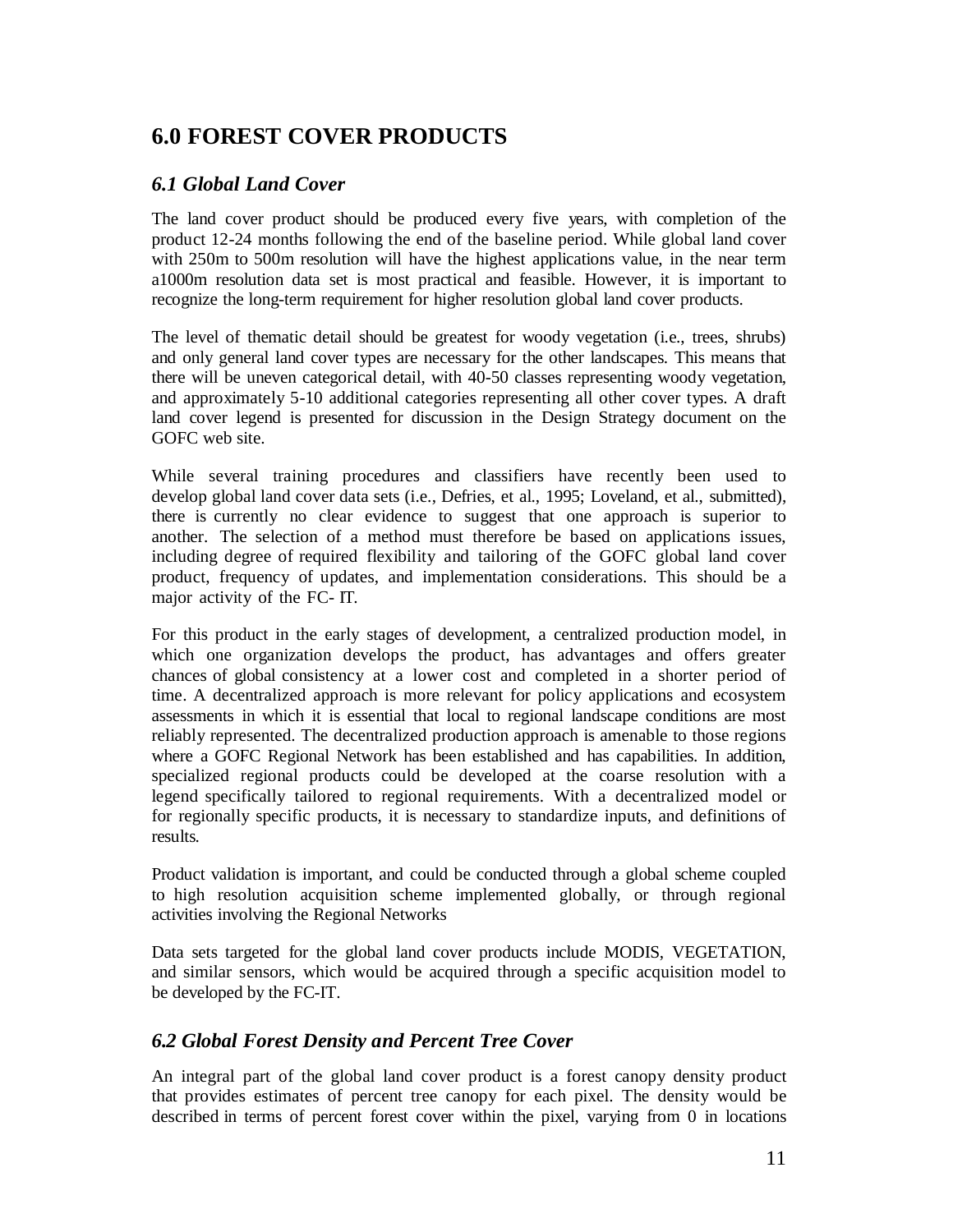with no woody cover to 100 for locations with full canopy cover. The resolution of this product should be the same as that used in the global land cover product. This data set should be produced every five years, but will be needed within 3 months following the end of the baseline period so that it can be used in the global land cover classification process.

The land cover classification will provide information about forest type stratified according to threshold values for canopy closure. Additional information on forest density will allow comparison with other classification systems using alternate definitions and thresholds for canopy cover. A forest density layer will also allow the identification of locations undergoing changes in forest density that would not be detectable if only considering the land cover type. This information is required to monitor changes in canopy density and to assess the condition of forests. From the point of view of the scientific user, this information permits the modeling of carbon and other biospheric properties that would not be possible with the land cover layer alone.

Processing of the forest density layer, though requiring alternate algorithms, would be done in parallel to the generation of the land cover map with a 5 years frequency. Processing for the forest density layer would be done for those pixels classified as woody vegetation in the land cover map.

Several algorithms have been developed and applied to generate forest density maps on regional and global scales. These methods generally fall into three categories:

- Endmember linear unmixing. In this approach the proportion of vegetation types are deconvolved based on the assumption that the spectral signature is a linear combination of reflectances from the components within the pixel. Implementation of this method requires knowledge of reflectances of "pure pixels" from spectral libraries, field measurements, or high resolution data. This approach has been applied at regional and global scales (i.e., Adams et al., 1995; Bierwirth, 1990; DeFries et al., submitted; Pech et al., 1986; Quarmby et al., 1992; Settle and Drake, 1993). Recently methods have been applied to incorporate nonlinear mixtures (Foody et al., 1997) and multiple endmembers (Roberts et al., in press).
- Spectral regressions. This approach is based on empirical relationships derived from coregistration between fine resolution (e.g., Landsat TM) and coarse resolution (e.g. AVHRR) data. The empirical relationships are then extrapolated over larger regions to estimate percent forest density (DeFries et al., 1997; Iverson et al., 1989; Iverson et al., 1994; Zhu and Evans, 1992; Zhu and Evans, 1994).
- Calibration of areal estimates from spatial aggregation of classifications derived from coarse resolution data. These methods can be used to derive areal estimates of forest cover based on classification of coarse resolution data. The method adjusts the areal estimates taking into account the spatial arrangement of land covers at fine resolution (Mayaux and Lambin, 1995; Moody, 1998).

These methods have all been successfully applied. A comparison of these methods for selected area needs to be carried out by the FC-IT to determine which is the most feasible in an operational context.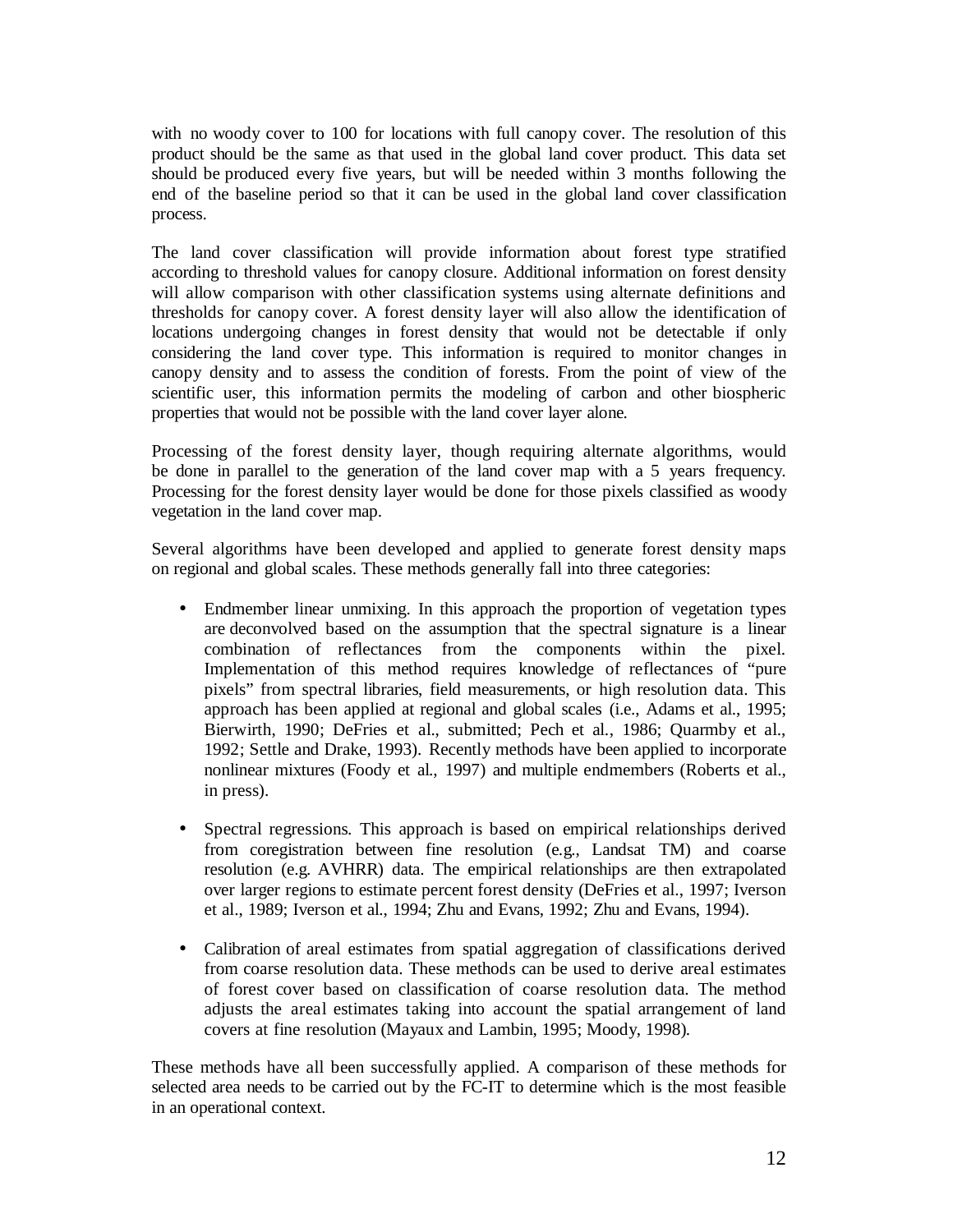The forest density product should be produced in parallel to the land cover map product. Coregistration with the fine resolution product will be needed to assure consistency in results. The post-launch MODIS product generating continuous fields of vegetation characteristics provides an additional link that might useful in the implementation of GOFC.

The forest density product requires validation to provide information on the reliability of the continuum of density values. The validation of the density product may be done using methods similar to those used for the biophysical products. The forest density validation could use high resolution data and ground studies to assure accuracy. This should be carried out for a small number of selected locations.

#### *6.3 Global Forest Cover Change Identification*

Although precise estimates of changes in forest cover and density sufficient for such analyses as deforestation assessment and fragmentation analysis needs to be developed using a suite of fine resolution methods and data, a global product would provide a high level identification of areas of significant changes. A global forest cover change product would identify on an annual basis locations where changes in forest condition are occurring. This product would be linked with the fine resolution product so that more in- depth analysis at higher resolution could be carried out for these locations. The forest cover change product would serve as a flag for detecting change in forest cover.

A separate forest cover change product is needed, as opposed to comparison of classification products, because: 1) change detection methods that do not rely on successive comparison of land cover classifications are known to be more accurate; and2) changes in forest cover need to be detected on a more frequent basis than the five years recommended for the global land cover classification product.

The forest cover change product to be generated at a spatial resolution of 250m, the resolution necessary to detect clearings and modifications of forests by human activities (Townshend and Justice, 1988). The product would be produced annually and would be compared to a baseline extent of forest cover as well as to the previous 5 years. The FC-IT would define a standardized method for deriving this product, including source data and methodology, to be established by a coordinating group and that the product be generated on a continental or regional basis by various organizations.

Many methods have been used for change detection based on satellite data. Analysis of radiometric differences between dates generally provides more accurate results than analysis of difference between classification results because the latter compounds inaccuracies in the classification products. Radiometric analysis includes band differencing, band ratioing, transformed band differencing, principal component analysis, and multispectral or multitemporal change vector analysis (Singh (1989) provides a review of these methods). A key requirement for a methodology to be operational in GOFC is that the process be automated as much as possible with realistic computing resources.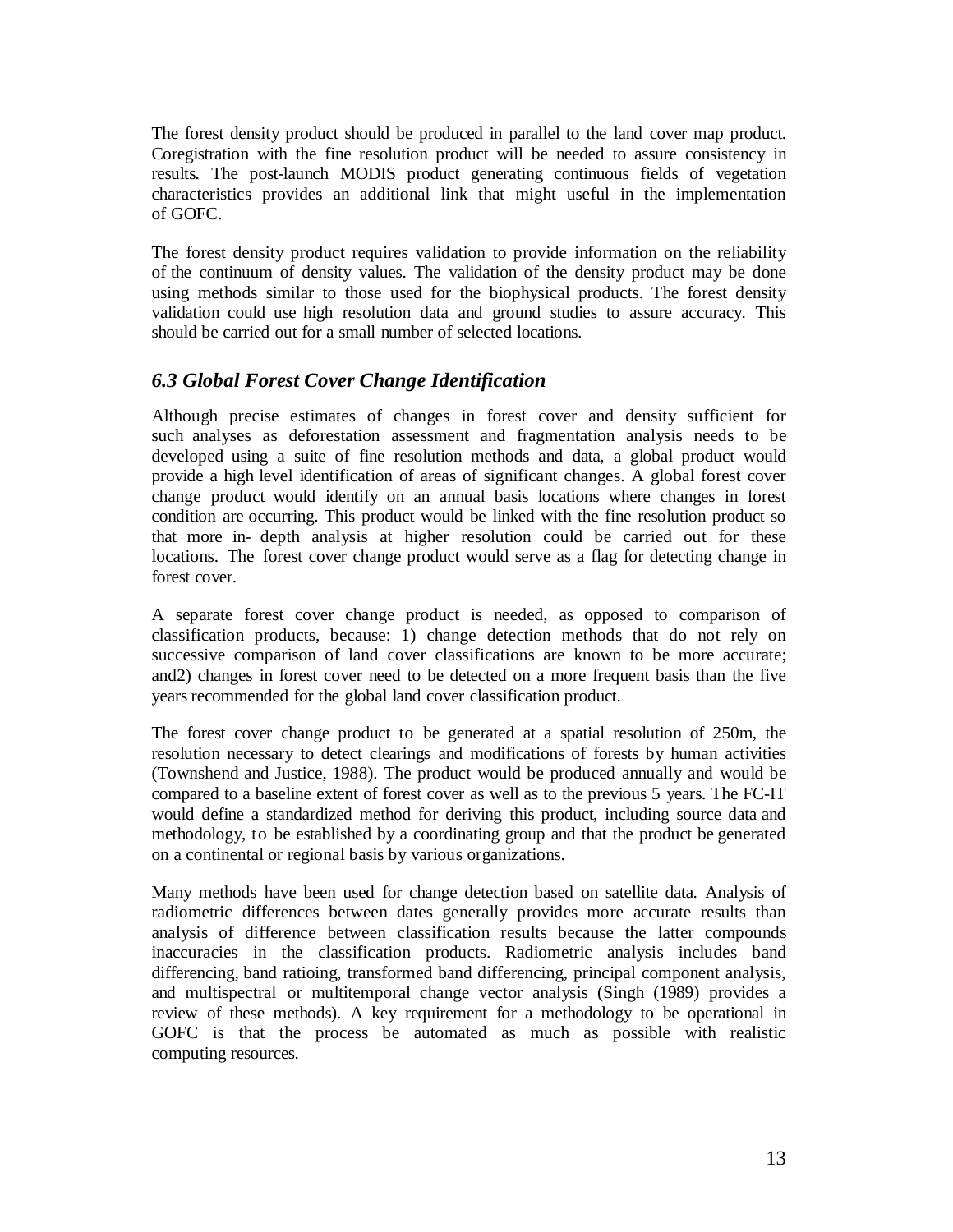In the initial phases of GOFC, we recommend that the change detection product focus on changes in forest extent. In the future, this would be expanded to cover other types of land cover conversion such as agricultural expansion.

The forest cover change product would be strongly linked to the fine resolution products. Identification of areas undergoing change would be flagged for more in-depth analysis with finer resolution data. It will also require linkages with the land cover map and fire scar product to assure consistency. The MODIS 250m and 1km land cover change products might serve as a useful linkage for GOFC.

A strong verification process will need to be an integral component of the method. This will involve high resolution data and a sampling strategy on the ground.

#### *6.4 Regional Land Cover*

Regional datasets from coarse resolution data similar to that used for the global datasets can be produced. It is also possible, and desirable at the regional scale to produce land cover maps from fine resolution datasets. In future years, a global land cover dataset can be envisioned from fine resolution datasets but in the initial years of the FC-IT effort, these will be used for regional products.

The first regional high resolution product is a Forest Cover Characterization product, produced on a wall-to-wall basis at 30 meters every five years. This product will support the requirements for forest composition and inventory with detailed classification forests based on methods, which define classes based on functional characteristics.

The products from high resolution observations take advantage of recent advances in developing functional classification of forest cover which are demonstrating the potential for classifications schemes with detailed classes. The Forest Cover Product classification scheme will be compatible with the coarse resolution classification scheme. This should permit a close linkage for calibration and validation, as well as inter-product and inter- scale compatibility. Detailed land cover products for national use can also be developed. These may have specific classifications relevant to national needs, but when ever feasible versions of the product, which can provide regional harmonized products would be desirable.

The classification scheme for this product can be elaborated further to follow the convention described in the table below in which forest types are classified based on functional and structural conventions. This proposed product is deemed both feasible and compatible with the coarse resolution team's recommendations.

| Leaf Type             | Needle, broad, mixed        |
|-----------------------|-----------------------------|
| <b>Leaf Longevity</b> | Evergreen, deciduous, mixed |

#### Table 1. Specification for the Regional Forest Cover Product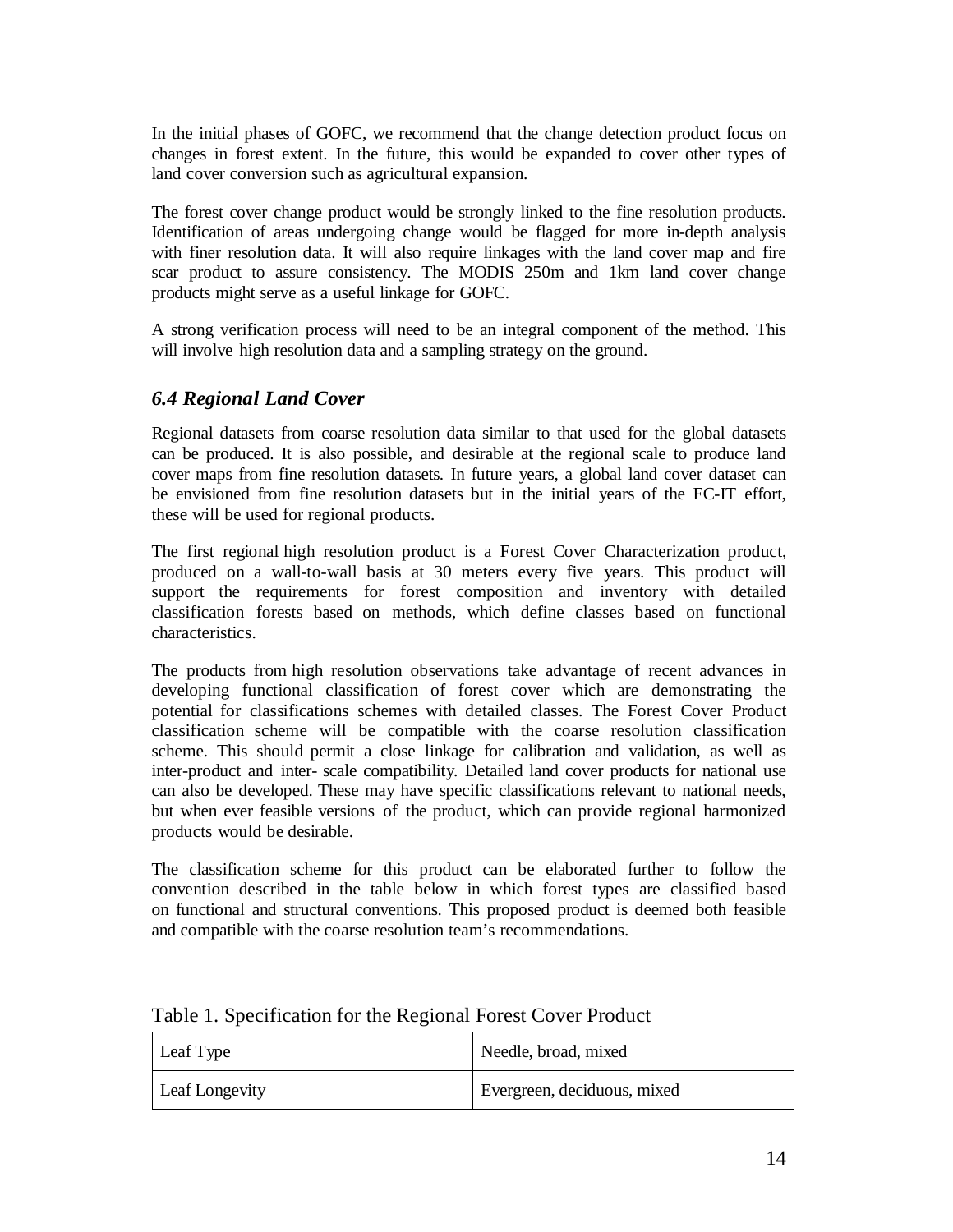| Canopy Cover %         | $>60, 40-60, 25-40, 10-25$                                                                                     |
|------------------------|----------------------------------------------------------------------------------------------------------------|
| Canopy Height          | Trees $>2m$ , Tall shrubs 1-2m, low shrubs<br>$<$ lm                                                           |
| Other Classes of Cover | Snow/ice, water, grassland, barren, built-up,<br>agriculture, wetlands (orchards, plantations<br>are optional) |

This classification makes framework for a fractional forest cover product for detection of subtle changes within forests.

### *6.7 Regional Fractional Forest Cover and Change*

Forest cover changes may be subtle, particularly those changes associated with degradation and selective logging. At the regional scale using high resolution datasets, it is possible and desirable to produce fractional forest cover datasets for assessing these kinds of changes. Degradation and impoverishment of forests by deforestation, selective logging and other factors can be indicated in biophysical properties such as leaf area index, total above ground biomass, and ability to absorb photosynthetically active radiation. These properties are also important characteristics of forest for carbon sequestration and are critically needed for modeling energy and carbon fluxes.

Forest density can be viewed as having two components: a horizontal or spatial component, and a vertical component through the canopy. We could focus our effort on two data products to specify forest density using methods of direct parameterization: (1) a new algorithm which computes fractional forest cover, and provides continuous fields rather than the heretofore traditional classes of forest extent or forest type and (2) Leaf Area Index, which will provide a vertical component of forest density. Taken together these provide a 3-dimensional characterization of the forest. Leaf Area Index would be a collaborative effort of Implementation Team on Forest Biopshyical properties.

We can use fractional cover (*fc*) as an indicator of fine scale forest density and its change. By definition, *fc* is the fraction of area occupied by trees per unit area. For mature forest, *fc* would be 100% while for clear-cut forest *fc* would be 0%. Unlike traditional classification techniques, which classify a pixel either as forest or non-forest, *fc* is a continuous variable that characterize "how much" is forest or trees. Therefore, *fc* can be applied to an entire area to quantify how much of that area is occupied by forest, or applied to a single pixel to indicate the percent area being occupied by trees. This indicator specifies "how much" an area is occupied with trees/forest, but does not indicate "where" they are. Nevertheless, *fc* is a general indicator of forest density of lateral tree distribution. It complements the leaf area index, which is a more vertical distribution of leaves or branches. In addition to being an indicator of forest density, *fc* can also be used in many cases as a forest health indicator such as forest fragmentation and as a measure of forest disturbance.

The fractional cover of forest or trees can be estimated from remotely sensed imagery using an number of techniques, including those derived from linear mixture models (LMM). One potential model assumes that a pixel is a result of contribution two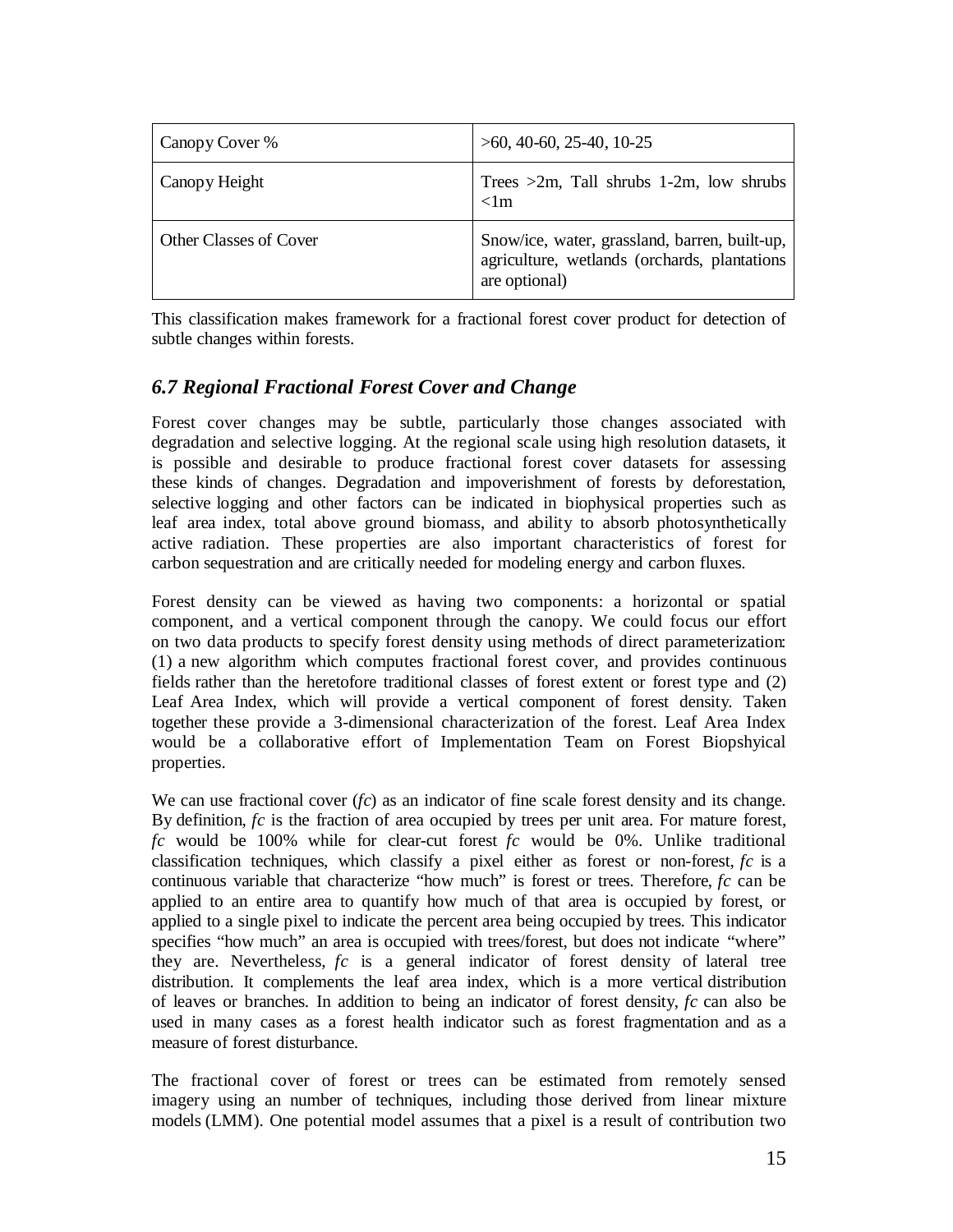components: forest and soil/liter substrate. The fractional cover of the forest is *fc* and therefore the substrate is  $1 - fc$ . The resulting signal, S, as observed by a remote sensor can be expressed as  $S = f(x)S_y + (1 - f_c) xS_y$ , where  $S_y$  is the signal contribution from the forest vegetation component and Ss from the substrate. When applied in the reflectance domain (Maas, 1998), equation (1) was used to successfully estimated cotton percentage cover. When used in vegetation index domain (Zeng et al., 1999, and Qi et al., 1999), fractional green vegetation cover can be mapped at different spatial scales.

### *6.8 Regional Forest Change*

Specific area and spatial changes in forest cover can be defined over very large regions at very fine spatial resolution. This product will be used to provide regular maps and quantitative estimates of forest loss from deforestation. This product will be a forestnon forest extent map reproduced on a wall-to-wall basis every five years. Image change detection will then be used between dates to define the specific transitions and changes: forest to non forest, and non forest to forest. In addition, forest change will be measured on an annual basis using stratified sampling between the semi-decadal complete inventories.

This product will measure and map the change in forest cover using precise image-toimage change detection methods. Unlike the Forest Cover product, which will be independent classifications at different dates, this analysis will be focused on change detection. To keep the analysis simple and straightforward, the product will describe "that which is forest at  $t=1$  and is no longer forest at  $t=1$ ." The product will also report areas of non-forest, which returned to forest. This analysis will be conducted using change pairs 5 years apart, providing a change period of 5 years globally. The fiveyear period will be compatible with the 5 years period of the Forest Cover Product.

To support RAD requirements, and most of the carbon cycle requirements, an annual assessment will be completed using stratified sampling. A forest-no-forest classification is implicit in this change product, but will be compatible with the Forest Cover Product at the five-year milestones, so changes on a semi decadal basis will be resolved into forest types, while the inter-milestone stratified samples will not (but could be inferred).

It must be noted that in order to produce a forward-looking stratified sampling scheme for change detection, an initial "wall-to-wall" assessment would have to be made in the first 2-3 years. This initial change would define the first stratification until another assessment is made after 5 years. Thereafter the change stratification would be derived from the previous 5 years analysis. It is also important to note that the stratification scheme would be developed in coordination with the coarse resolution team, using important indicators of change as strata (e.g. fires).

| Resolution          | 50 meters                               |
|---------------------|-----------------------------------------|
| Frequency of update | 5 hears (with initial 3 years update to |

Table 2. General Description of the Forest Cover Change (FCC) Product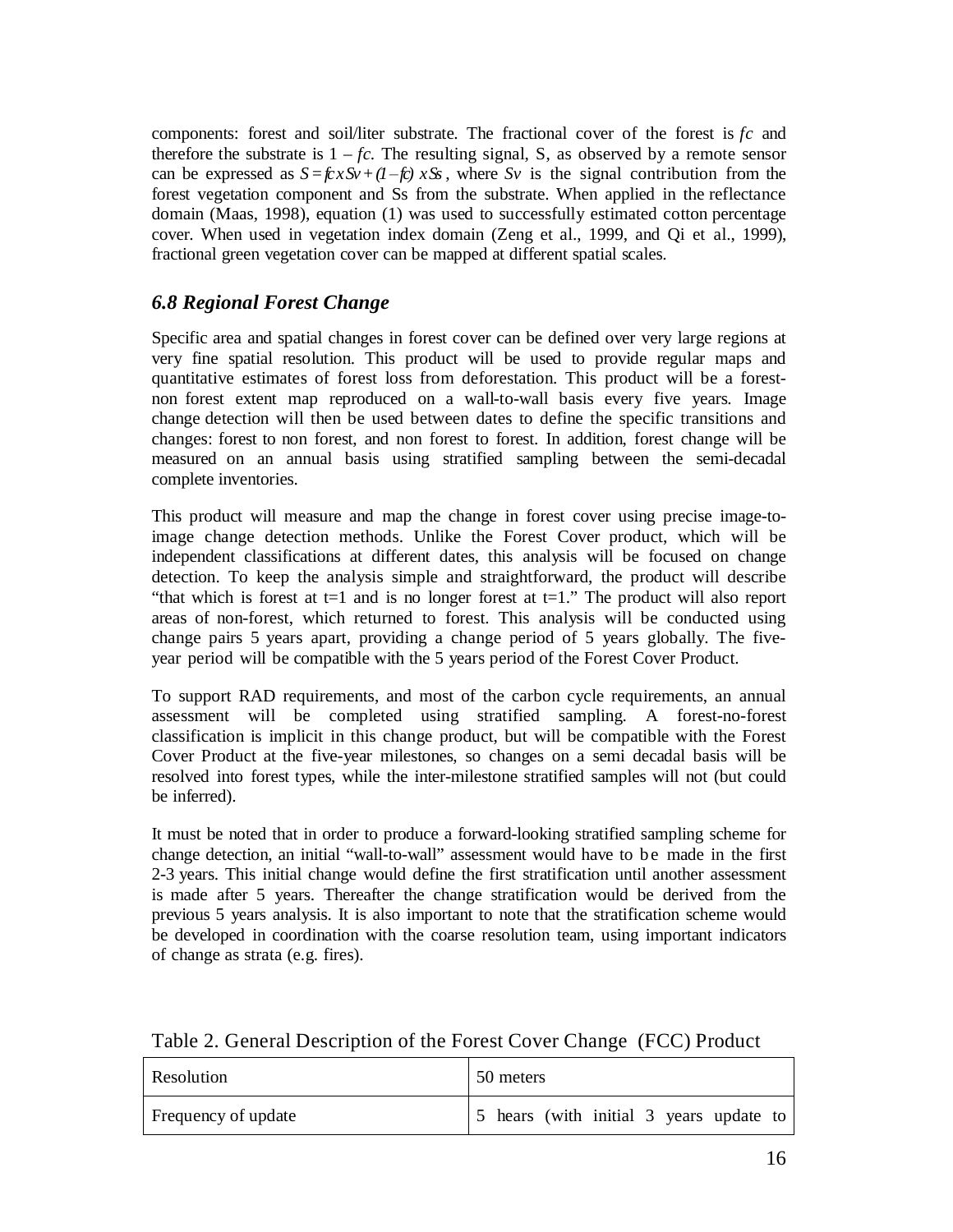|                           | support the sampling product stratification)                                                                                                                                                                                                |
|---------------------------|---------------------------------------------------------------------------------------------------------------------------------------------------------------------------------------------------------------------------------------------|
| Data sources              | Mostly Landsat, with gap-filling by Spot<br>and SAR                                                                                                                                                                                         |
| <b>Mapping Units</b>      | Preserve all pixels, no filters                                                                                                                                                                                                             |
| Coverage                  | Wall-to-wall, in areas of forest identified by<br>coarse resolution                                                                                                                                                                         |
| Thematic classes          | Forest, Non Forest                                                                                                                                                                                                                          |
| Data acquisition strategy | Landsat 7 acquisition every year, 4 times<br>annually, focused on areas of forest cover<br>and rapid changes, using Spot and other<br>optical as gap filling, with SAR for gap<br>filling. Change pairs must be of the same<br>sensor type. |
| Processing requirements   | Registration to earth coordinates to 3 60 m,<br>atmospheric correction<br>required<br>(coordinated with coarse resolution),<br>change detection using image co-<br>registration to 3.15 m precision)                                        |

Table 3. General Description of the Sample Forest Cover Change (FCC-s) Product

| Resolution                | 50 meters                                                                                                                                                                                                                               |
|---------------------------|-----------------------------------------------------------------------------------------------------------------------------------------------------------------------------------------------------------------------------------------|
| Frequency of update       | Annually                                                                                                                                                                                                                                |
| Data sources              | Mostly Landsat, with gap-filling by Spot<br>and SAR                                                                                                                                                                                     |
| Mapping units             | Preserve all pixels, no filters                                                                                                                                                                                                         |
| Coverage                  | Based on stratification sampling scheme                                                                                                                                                                                                 |
| Thematic classes          | Forest, Non Forest                                                                                                                                                                                                                      |
| Data acquisition strategy | Landsat 7 acquisitions every year, 4 times<br>annually, focused on areas with most of the<br>area changes, using Spot and other optical<br>as gap filling, with SAR for gap filling.<br>Change pairs must be of the same sensor<br>type |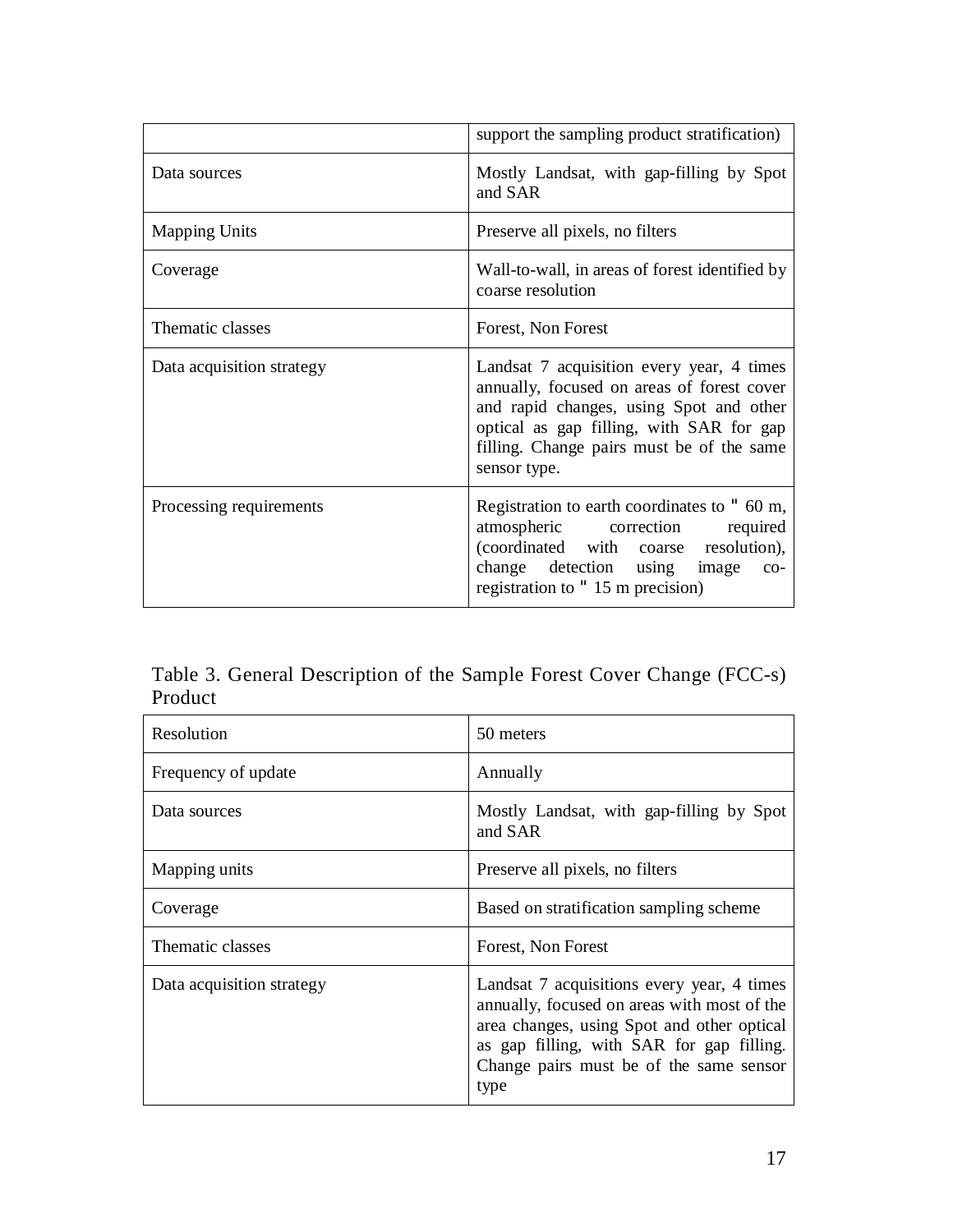| Processing requirements | Registration to earth coordinates to 3 60 m, |
|-------------------------|----------------------------------------------|
|                         | atmospheric correction<br>required           |
|                         | (coordinated with coarse resolution),        |
|                         | change detection using<br>image<br>$CO-$     |
|                         | registration to 3 15 m precision.            |

### *6.9 Regional Forest Fragmentation*

The high resolution analysis at the regional or national scale can provide datasets which can then be characterized using fragmentation statistics. A special product that would provide patch and edge characteristics would be developed.

## **7.0 PRODUCT VALIDATION, EVALUATION, AND OUTREACH THROUGH REGIONAL NETWORKS**

We need to develop and refine our products through collaboration with existing and future GOFC Regional Networks. There are three levels of effort needed, as described below.

### *7.1 Product Definition and Algorithm Development.*

Working closely between the FC-IT and the GOFC Regional Networks, the algorithms can be developed for a range of forest conditions and environments. Working from the start with the Regional Networks is deemed crucial in order that the products not be created in a "black-box," with only theoretical expertise and input. Detailed knowledge of land cover in the focus countries, possessed by the invited individuals, will prove invaluable to the early remote sensing activities.

### *7.2 Calibration and Validation at Field Sites.*

It is important that the remote sensing products must be technically sound, and usable in practical terms. This will involve calibration, validation, and evaluation activities involving our Regional Network collaborators at specific sites. Once we have calibrated the product, it must be validated. For instance, fractional cover measures derived from satellite ought to agree closely with observed cover on the ground. Validation will follow a specific procedure in collaboration with the regional scientists and users. Acquisition of special image data, such as commercial IKONOS data, may be necessary.

#### *7.3 Product Evaluation.*

Equally important as validation, the form in which the products are presented for forestry monitoring purposes must be considered and evaluated. In some respects, evaluation will be an ongoing process given the project design, which includes the involvement of network scientists, forest management professionals, and other users from the very beginning. Thus, depending on the application or institutional capability of the administrative unit charged with forestry management and monitoring, the products could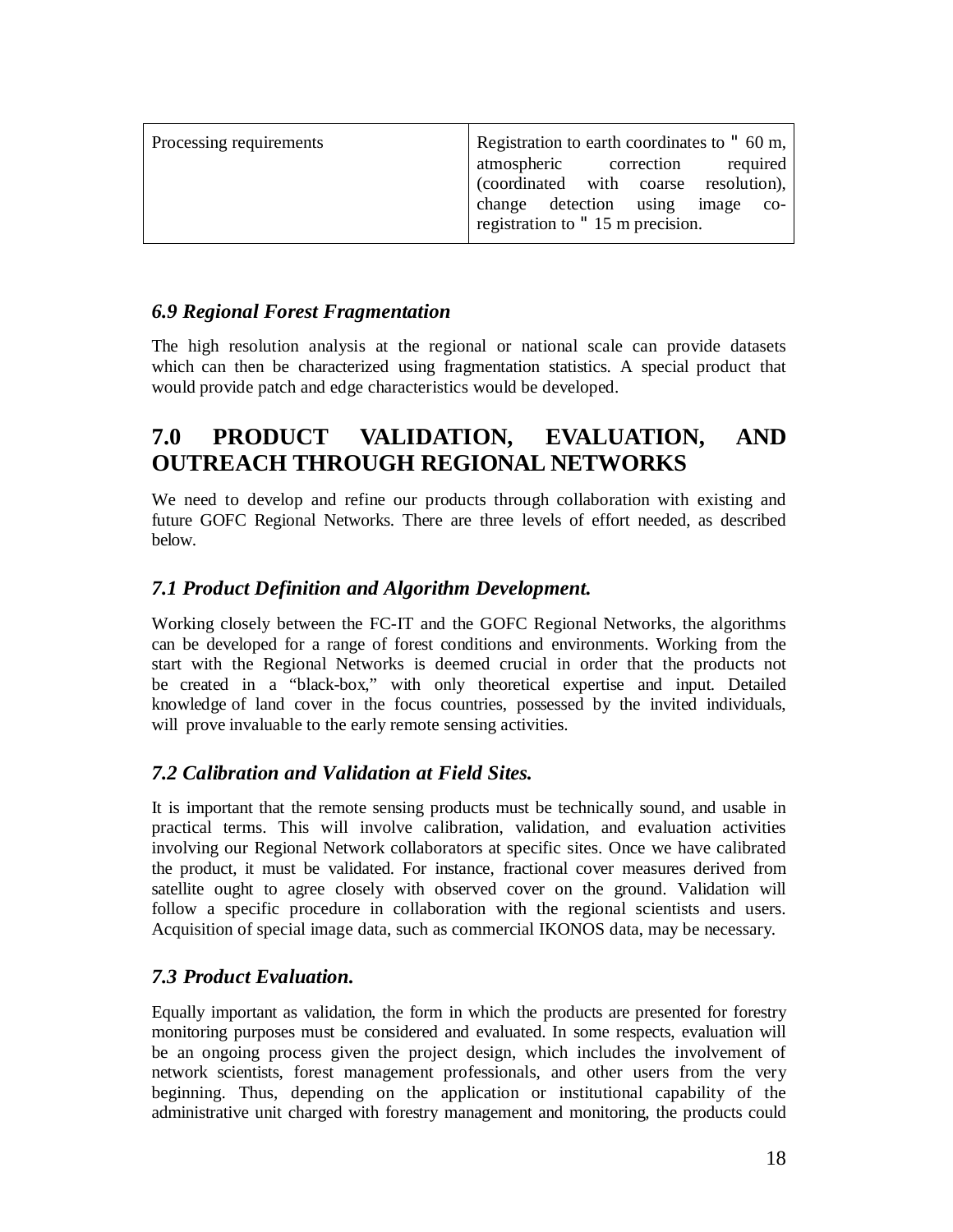be presented in digital or map form, for jurisdictional units of various sizes, and as yearly information or averages over some time period. Our regional collaborators will be able to evaluate the presentation forms of the products, and judge those most suitable for their uses.

### *7.4 Operational Outreach.*

Operational outreach comprises the technology transfer component of the project. Here, it will be necessary to stage workshops for potential users from individual countries as well as the international community. Another approach is to involve user agencies in regular assessment workshops or conferences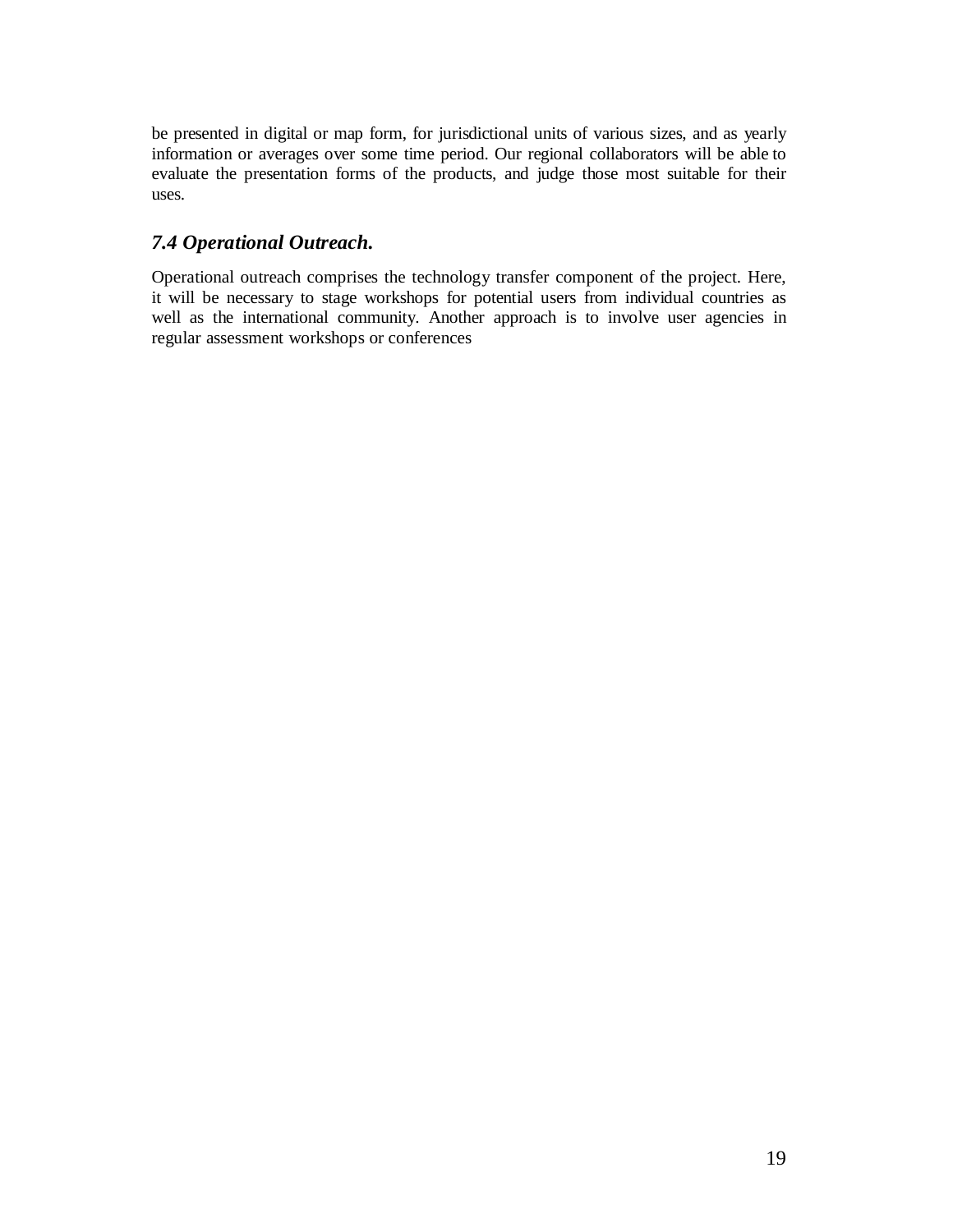### **APPENDIX 2.**

### **APN FUNDED GOFC PROJECT FOR SE ASIA**

## **1.0 TITLE: SPATIAL DATA AND INFORMATION FOR LAND USE AND FOREST ASSESSMENT AND MANAGEMENT**

PROJECT REFERENCE: 2001-09

### *1.1 Detailed Proposal*

This proposal will support the development and distribution of new data and data products for land use and forest monitoring and management. The aims of the project are to support the Asia regional Global Observations of Forest Cover (GOFC) program, and to develop research and training leading to an operational approach that can support three communities:

- a) Global change research focused on the role of land use and forest change in the global carbon cycle,
- b) National forest management agencies which are faced with real-world problems of forest management in the face of global change, and
- c) International policy in particular the IPCC, with a special emphasis on the conclusions of the IPCC Special Report on Land Use, Land Use Change and Forestry, to which PI Skole was a Lead Author.

The project has three proposed Activities each producing a set of products designed to satisfy a group of users:

#### **1.1.1 Activity 1: Implementation of the Tropical Rain Forest Information Center to support GOFC data requirements and users in the region.**

We will utilize the basic infrastructure of MSU's Tropical RainForest Information Center (TRFIC) as a means for data processing, product generation, and user support. The TRFIC will be extended to the region by establishing two new nodes: one at UKM in Malaysia, an done at BIOTROP, Bogor, Indonesia. The TRFIC is a NASA supported Earth Science Information Partnership (ESIP) which is currently serving the global change research community and others with historical Landsat data, Landsat 7 data, SAR data and some derived products for the humid tropics (see [http://www.bsrsi.msu.edu/trfic\)](http://www.bsrsi.msu.edu/trfic). Data and products can now be ordered using a web-based interface and the TRFIC Core System (TCS), an automated information system for processing user requests. This proposal will build on this existing work as an essential element of the project, but *we seek funds only to install the regional nodes.*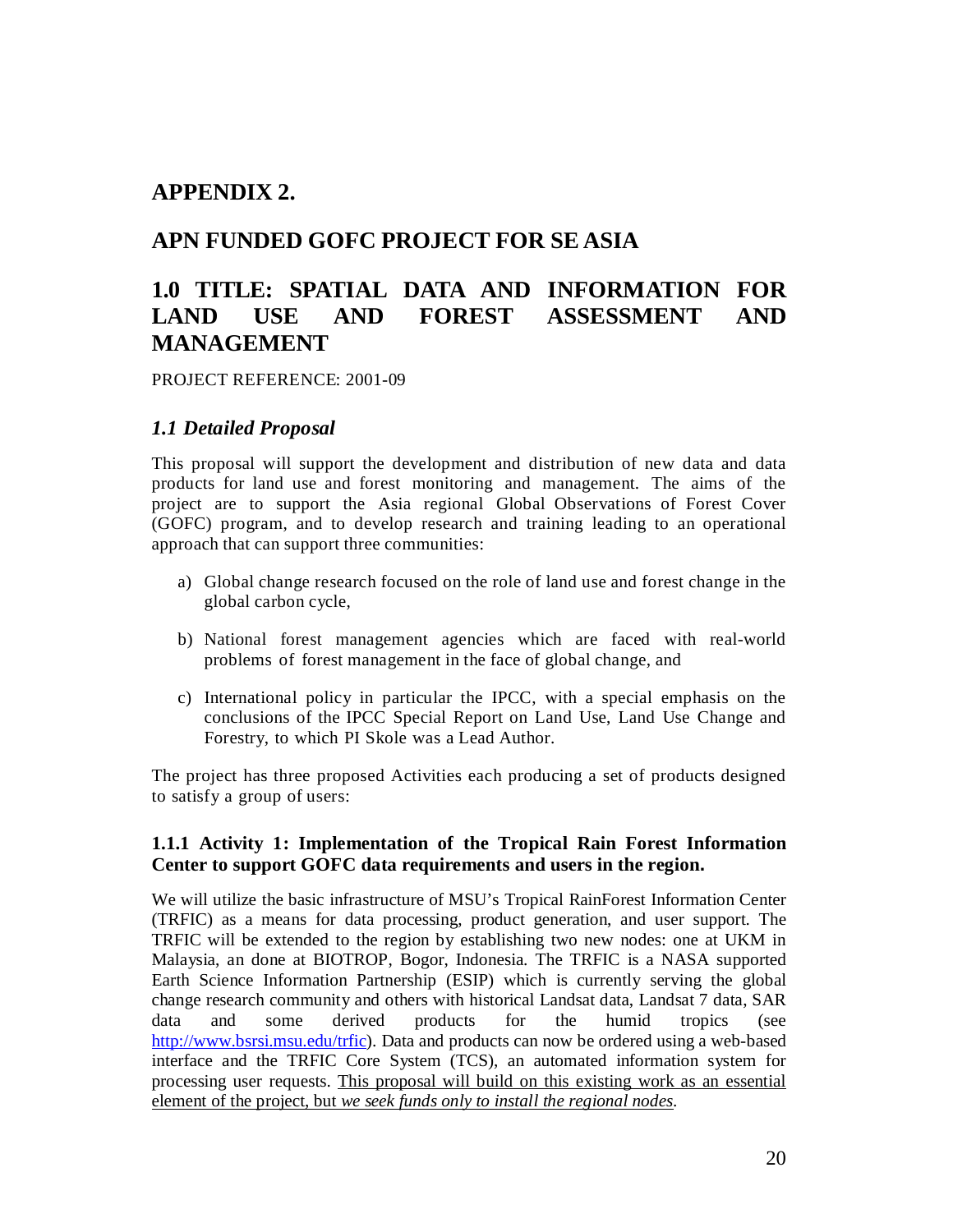#### **1.1.2 Activity 2: Development of New Datasets and Data Products.**

This activity will have two components: (1) First we focus on enhancing the existing data products from TRFIC by adding atmospherically corrected and geocoded Landsat MSS, TM, and ETM+ data. This will be especially important in certain Asian regions without good GCPs. (2) Second, we will develop new derived data products including 30 m and 1 km resolution Fractional Forest Cover derived from ETM+, Spot VEGETATION, and MODIS. We adhere to the design specifications for products proposed in Ahern et al 1999, *A Strategy for Global Observation of Forest Cover*, but with modifications from the regional teams reports following the Bogor, Indonesia Workshop which occurred January 2000.

#### **1.1.3 Activity 3: Product Validation, Evaluation, and Outreach.**

The project will work closely with collaborators in Asia to develop end-to-end tests where *in-situ* data such as stand inventories are integrated with remote sensing data. We have collaborated for a long time with an existing network of regional scientists funded under the NASA LCLUC Program, APN, and START, and have well-established field sites throughout the region. The current collaborative work with these colleagues focuses on basic research understanding land cover change and carbon cycle questions: this proposal is to expand this work to include the needs of forest resource management in an operational sense and so we will focus our efforts working with foresters in the region. These efforts will provide for data calibration and validation, and will also provide a test-bed for evaluation of the efficacy of the remote sensing merged with in-situ data for operational forest management needs.

### *1.2 APN Funded Portion*

APN funding would support the following:

- § One workshop in the region focusing on techniques for fractional cover analysis using SPOT VGT and Landsat ETM+ data with emphasis on inputs to global climate change models (2 members from each of the 7 SE Asia countries and from the USA and 1 from Japan)
- § Three calibration/validation field studies in the region: Cambodia/Vietnam, Laos/Thailand and Indonesia (One member from USA and one member from each of the countries where work will take place)
- § Two technical visits: one to Malaysia and one to Indonesia to establish TRFIC data nodes.
- § Support for the technical development of the products at Michigan State University. These funds will go to support PEPSEA candidates from the region (see Capacity Buildingbelow)

#### *1.3 Relationship to Priority Topics in the APN Research Framework*

The proposed work in this project as well as the related previous and on-going work of the science network highlighted in this proposal has emphasized the application of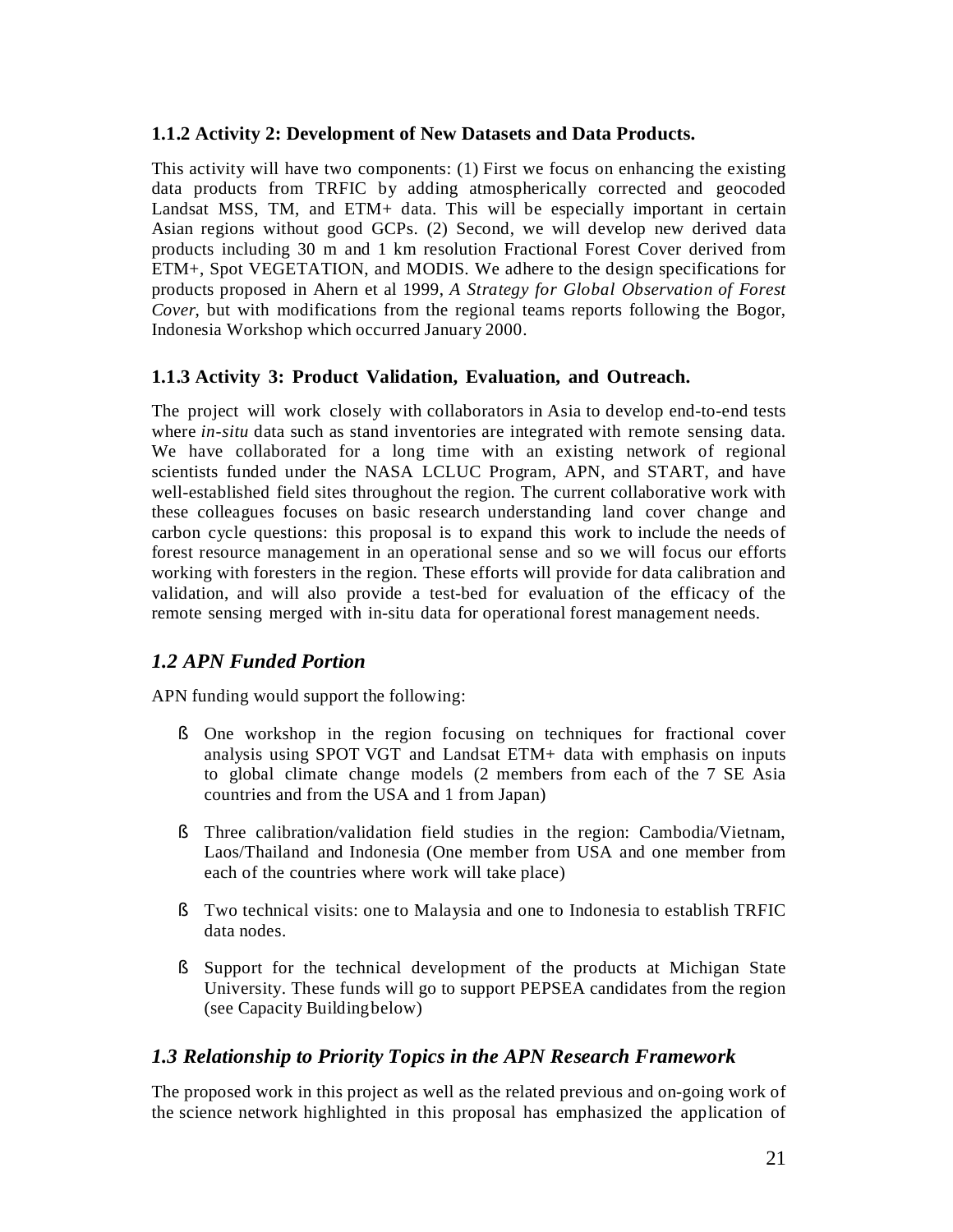empirical land use and land cover data derived from direct observations using remotely sensed imagery to help answer local, national and regional scientific questions of the human dimensions to LUCC, the bio-physical, socio-cultural and economic consequences of LUCC and as inputs to modeling global climate change. The products and training identified in this proposal further these science goals in general and specifically link to the APN priority topic of "Climate Change and Variability"

## **2.0 REGIONAL COLLABORATION AND COORDINATION**

Much of the preparatory work has been done under prior collaborative LUCC projects with the SE Asian Team of LUCC scientists. In fact several meetings have been held in the region to establish a research network that could support GOFC.

The latest workshop was held in Bogor, Indonesia January 2000. The report of this workshop can be found [http://www.fao.org/gtos/gofc-gold/docs/sea\\_gofc.pdf.](http://www.fao.org/gtos/gofc-gold/docs/sea_gofc.pdf)

The project will coordinate with the APN and IGBP LUCC research network in the region. The network has already been heavily involved with GOFC. Dr. Iwan Gunawan, a co-investigator is the co-chair with PI-Skole of the Forest Cover International Implementation Team for GOFC (see [www.fao.org/gtos/gofc-gold/\).](http://www.fao.org/gtos/gofc-gold/).) Others have been involved from the beginning of the design phase and through the initial implementation. Two important workshops, with joint sponsorship by START, have been important in developing the coordination mechanism necessary for implementation of a regional network. The first was held in Washington DC to develop an overall working strategy for tropical regional networks. The second was a workshop in Bogor, Indonesia, which laid out the plan for regional network operations.

### **3.0 CAPACITY BUILDING**

The use of new techniques and technologies in analyzing RS data for fractional cover will be the focus of the workshop. The use of field calibration instruments will also be discussed and used during the fieldwork tasks. To support training, graduate students from the region will work on advanced degrees in the BSRSI program and Michigan State University under the Personnel Exchange Program for South East Asia (PEPSEA), which has been established within the LUCC team's network to build long-term technical and scientific capacity. These students will work on this project and receive degrees in GIS or Remote Sensing from the Department of Geography at Michigan State University, under the BSRSI and will return to the region following completion of their program.

### **4.0 LINKS TO POLICY**

Primary to the work in this proposal is the application of new products for resource managers. Linkages have been established at national levels between the team scientists and forestry agencies. The goal is to establish an operation forest monitory program for resource managers and policy makers and all levels: local to regional.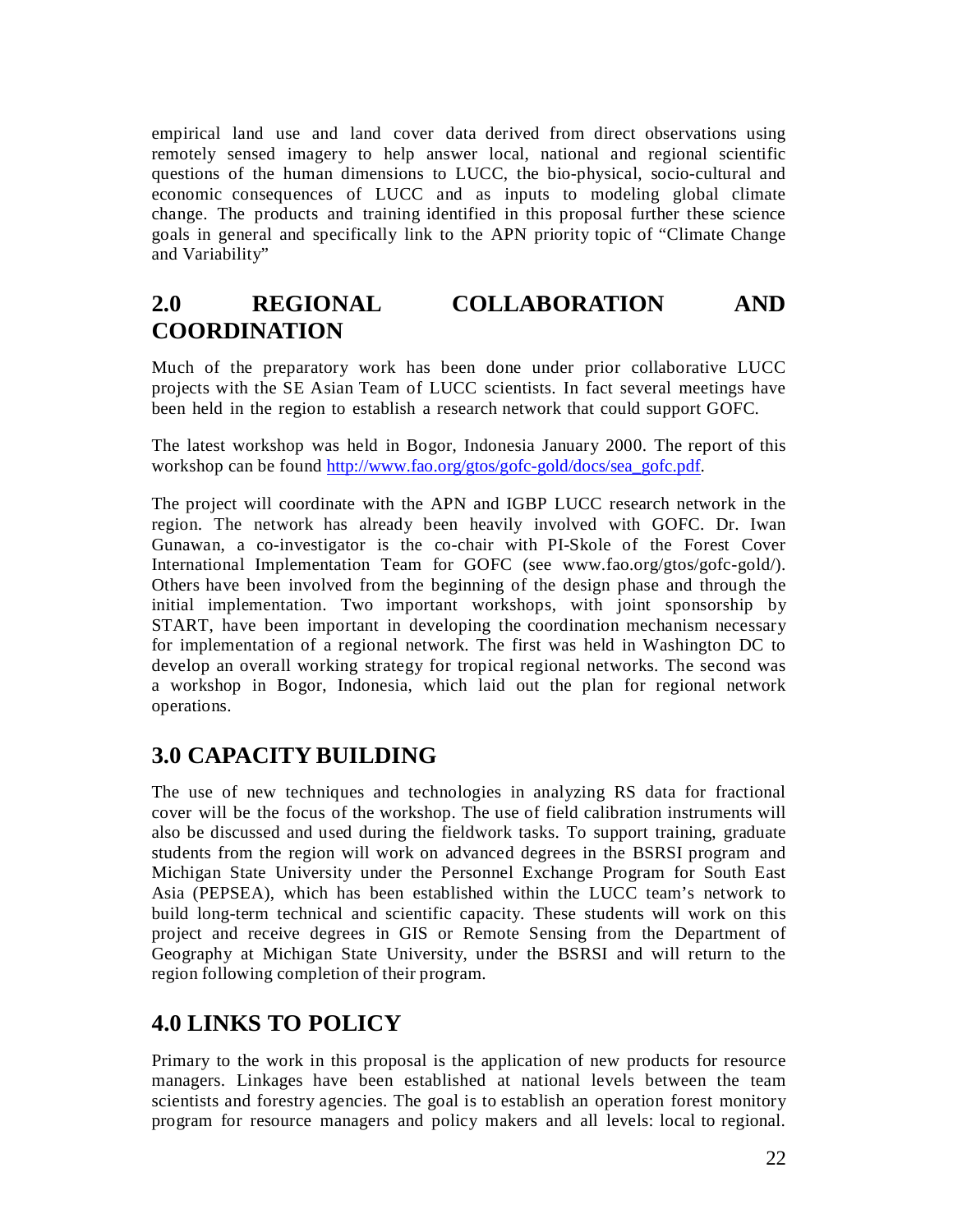Individual team members often operate within these levels providing expertise in watershed maintenance, input to national forest assessments and participate in regional, bi-lateral groups, and the come from diverse working environments: university, research institutes, national agencies and NGOs.

## **5.0 RELATIONSHIP TO GLOBAL CHANGE RESEARCH PROGRAMME**

This project builds upon previous work initiated under START with the IGBP LUCC core project activity in SE Asia., in coordination with IHDP with funding from GEF. It also builds upon the work completed under the NASA LCLUC program. It continues this research focus with additional data sets and new methods to support a new global change research program, the Global Observation of Forest Cover (GOFC). Please see <http://www.fao.org/gtos/gofc-gold/> for more information on GOFC.

This proposal seeks to support the GOFC project in Asia by providing new data and data products for the region's forests and other important land covers (e.g. rice and urban areas). Part of the project will be further development of the emerging LUCC research network to include forestry-related agencies and institutions. As such we also propose a series of demonstration projects to evaluate the application of data and products to tropical forest management needs through collaboration with several forestry management agencies in tropical countries, coordinated through a network of collaborating scientists.

A community consensus design for the GOFC project has been developed through a series of international workshops and is described in several documents that describe its central themes and proposed products. These may be viewed at [http://www.fao.org/gtos/gofc-gold/documents.html.](http://www.fao.org/gtos/gofc-gold/documents.html) The GOFC project aims to develop and demonstrate operational forest monitoring at regional and global scales by developing prototype projects along three primary Themes: :(1) *Forest Cover Characteristics and Changes* (2) *Forest Fire Monitoring and Mapping* and (3) *Forest Biophysical Processes*. This proposal seeks primarily to support the development of GOFC Theme (1) with lesser support to Theme (3)

*Our goal is to enhance existing data from Landsat and Spot VEGETATION, and future data from MODIS, by applying atmospheric correction and geo-registration. In addition, we recognize that tropical forest change mapping presently has been heavily focused on mapping deforestation using methods that provide digital maps of forest and non-forest. Two new developments in global change remote sensing make our proposal possible. The first involves the use of high spatial resolution optical data from Landsat 7. Launched in April of this year, data are now being acquired using the Long Term Acquisition Plan, which will acquire cloud free data at least once per year for the entire tropical belt. The overall objective of the LTAP is to provide a global refresh 4 times each year, capturing data for both inter- and intra-annual measurements on a routine basis.*

## **6.0 RELATED RESEARCH WORK**

§ *NASA Landsat Pathfinder*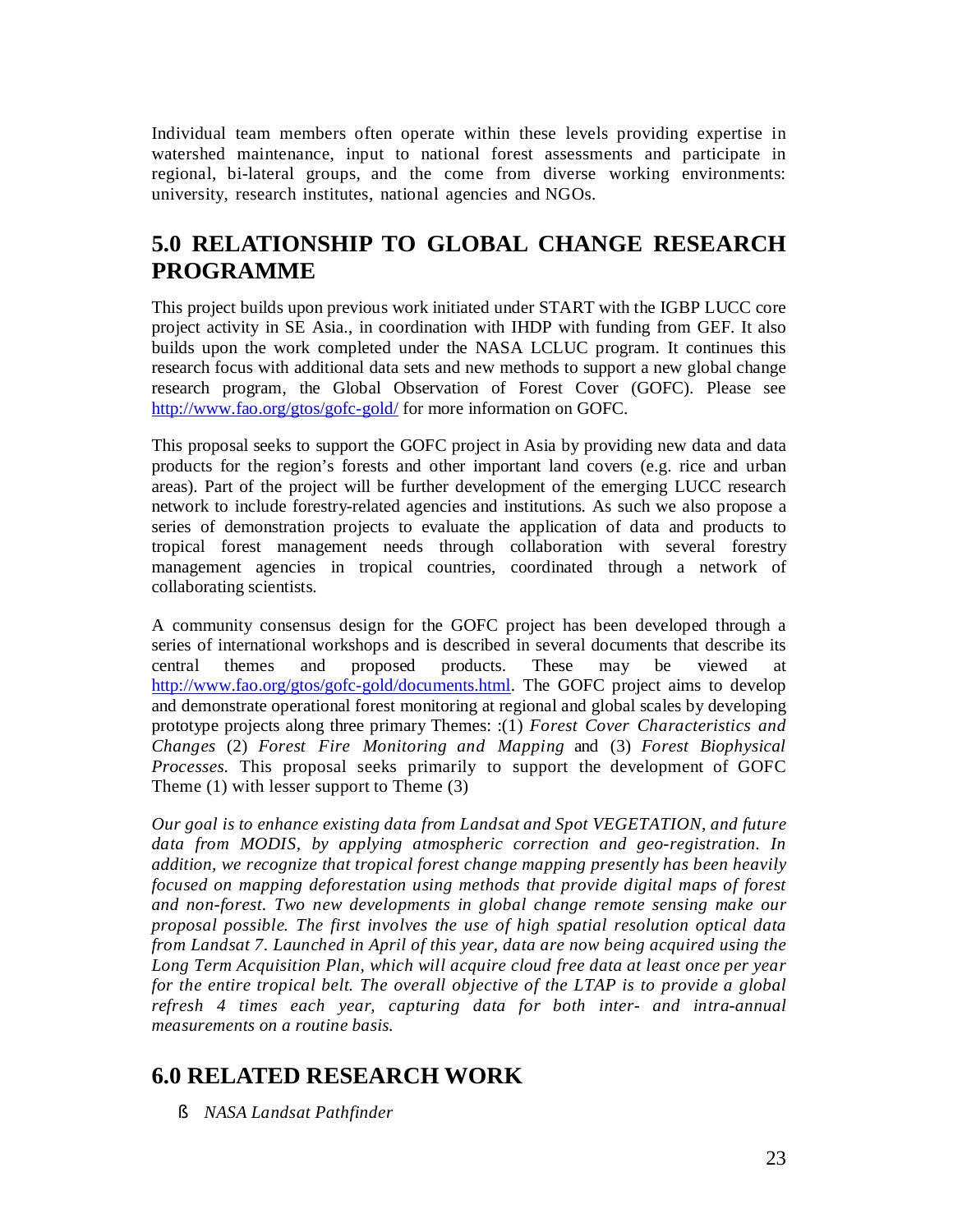- § *IGBP LUCC SE Asia: Four Case Studies in Thailand, Malaysia, Philippines and Indonesia*
- § *NASA LCLUC ± SE Asia: Interannual Dynamic of Forest Cover Characteristics and ModelingHuman Dimensions of Land Use/Land Cover Change*
- § *APN 2000-2001 ± (PI-Dr. Sharifah Mastura S.A)*
- § *GOFC*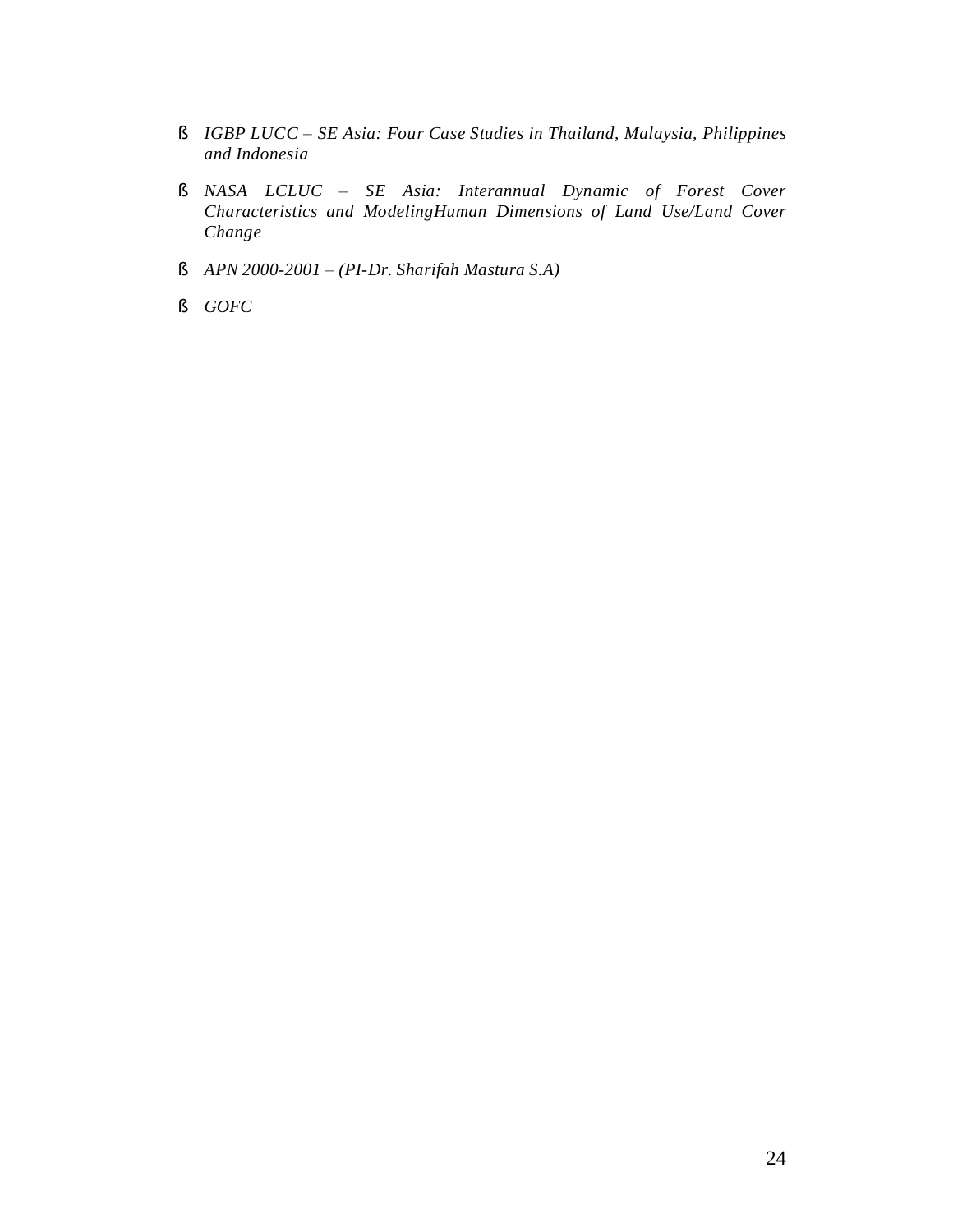# **APPENDIX 3**

## *Major Collaborators*

| <b>UNITED STATES OF AMERICA</b>             | <b>Principal Investigators</b>     |
|---------------------------------------------|------------------------------------|
| <b>Implementation Agency</b>                | Prof. Dr. David Skole<br>O         |
| Basic Science and Remote Sensing Initiative | Mr. Jay Samek<br>O                 |
|                                             | Dr. Jiaguo Qi<br>O                 |
| Dept. of Geography                          |                                    |
| Michigan State University                   |                                    |
| 1405 S Harrison Road                        |                                    |
| East Lansing, MI USA                        |                                    |
| Tel: 517 432 3924                           |                                    |
| Fax: 517 353 2932                           |                                    |
| Email: skole@pilot.msu.edu                  |                                    |
| samekjay@msu.edu                            |                                    |
| qi@bsrsi.msu.edu                            |                                    |
|                                             |                                    |
| <b>MALAYSIA</b>                             | <b>Project Advisor</b>             |
| <b>Implementing Agency</b>                  | Dr. Lim Joo Teck                   |
| Universiti Kegangsaan Malaysia              |                                    |
|                                             | <b>Project Leaders</b>             |
| Department of Geography                     | Dr. Sharifah Mastura Syed Abdullah |
| Universiti Kebangsaan Malaysia              | Mr. Alias Md. Sood                 |
| 43600 Bangi, Selangor, Malaysia             |                                    |
| Tel: 603 8293679                            | <b>Team Members</b>                |
| Fax: 603 8293334                            | Dr. Othman A. Karim                |
| Email: sharifah@eoc.ukm.my                  | Dr. Abdul Rahim Md. Nor            |
| sharifah@biro.ukm.my                        | Mr. Laili Nordin                   |
|                                             | Mr. Mokhtar Jaafar                 |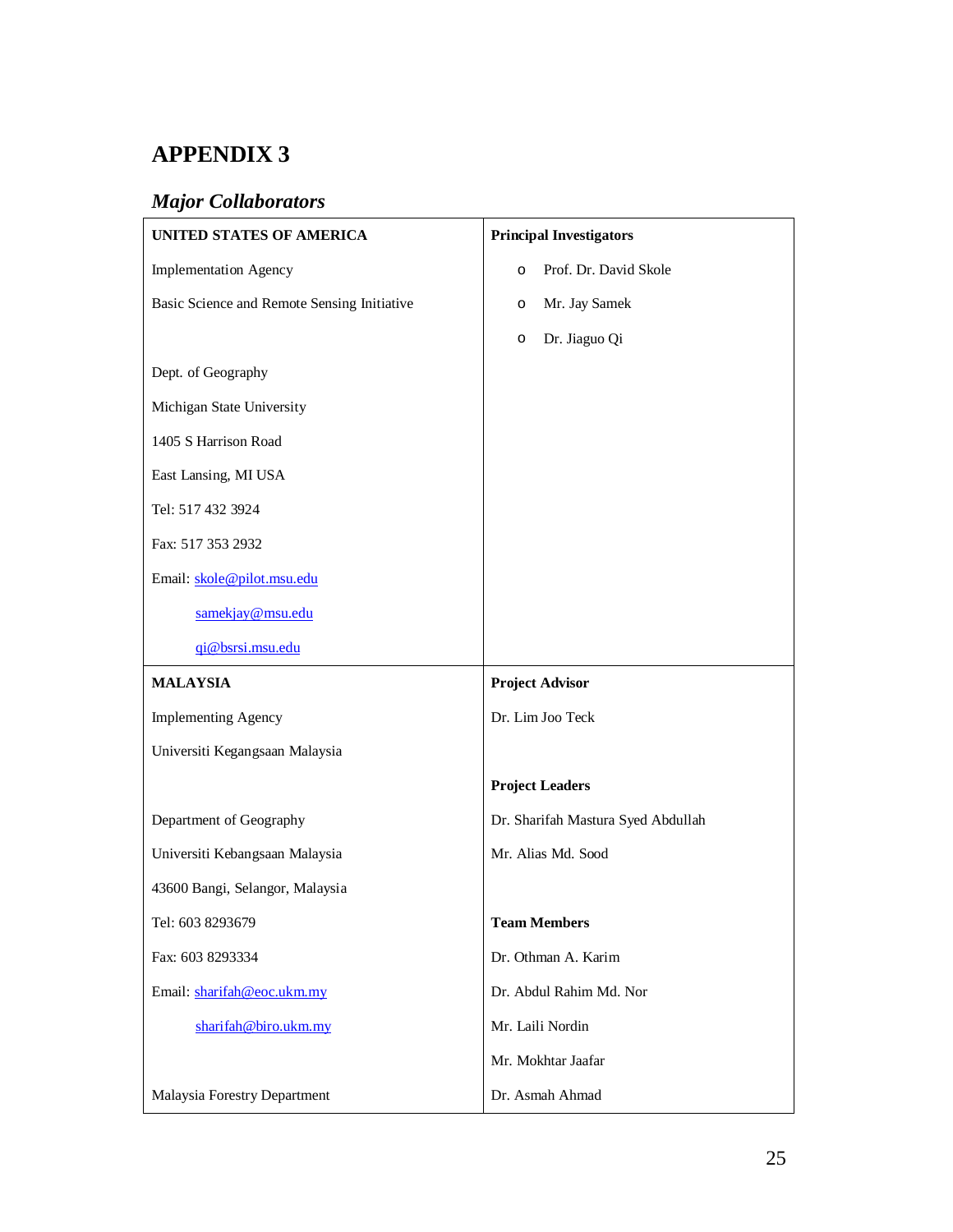| <b>Forestry Department Headquarters</b> | Dr. Rahimah Aziz           |
|-----------------------------------------|----------------------------|
| Jalan Sultan Salahuddin                 | Dr. Juhari Md. Akhir       |
| Kuala Lumpur, Malaysia                  | Dr. Zuriati Zakaria        |
|                                         | Dr. Maimon Abdullah        |
|                                         | Dr. Mastura Mahamud        |
| <b>INDONESIA</b>                        | <b>Project Advisor</b>     |
| <b>Implementing Agency</b>              | Dr. Ir. Indroyono Soesilo  |
| BPPT, LAPAN                             | Dr. Ir. Mahdi Kartasasmita |
|                                         |                            |
| Gedung 2, Lantai 19, BPPT               | <b>Project Leader</b>      |
| Jalan Thamrin No. 8                     | Dr. Ir. Iwan Gunawan       |
| Jakarta 10340, Indonesia                |                            |
| Tel: 622 1316 9700; 9706                | <b>Team Members</b>        |
| Fax: 623 1316 9720                      | Mr. A. Karsidi             |
| Email: <i>iwan-g@indo.net.id</i>        | Ir. Hartanto               |
| karsidi@bppt.go-id                      | Dr. Arco Nurlambang        |
|                                         |                            |
| <b>THAILAND</b>                         | <b>Project Advisor</b>     |
| <b>Implementing Agency</b>              | Prof. Dr. Kasem Chunkao    |
| <b>GISTDA</b>                           | Mr. Chumphol Wanttanasarn  |
|                                         |                            |
| 196 Phahonyothin Road                   | <b>Project Leader</b>      |
| Chatuchak, Bangkok 10900                | Dr. Chaowalit Silapathong  |
| Thailand                                |                            |
| Tel: 662 5792284                        | <b>Team Members</b>        |
| Fax: 662 5793402                        | Ms. Wandee Chinesawasdi    |
| Email: chaow@gistda.or.th               | Mr.Chetphong Butthep       |
|                                         | Dr.Charlie Navanugraha     |
| Royal Thai Forestry                     | Dr. Pong-in Rakariyatham   |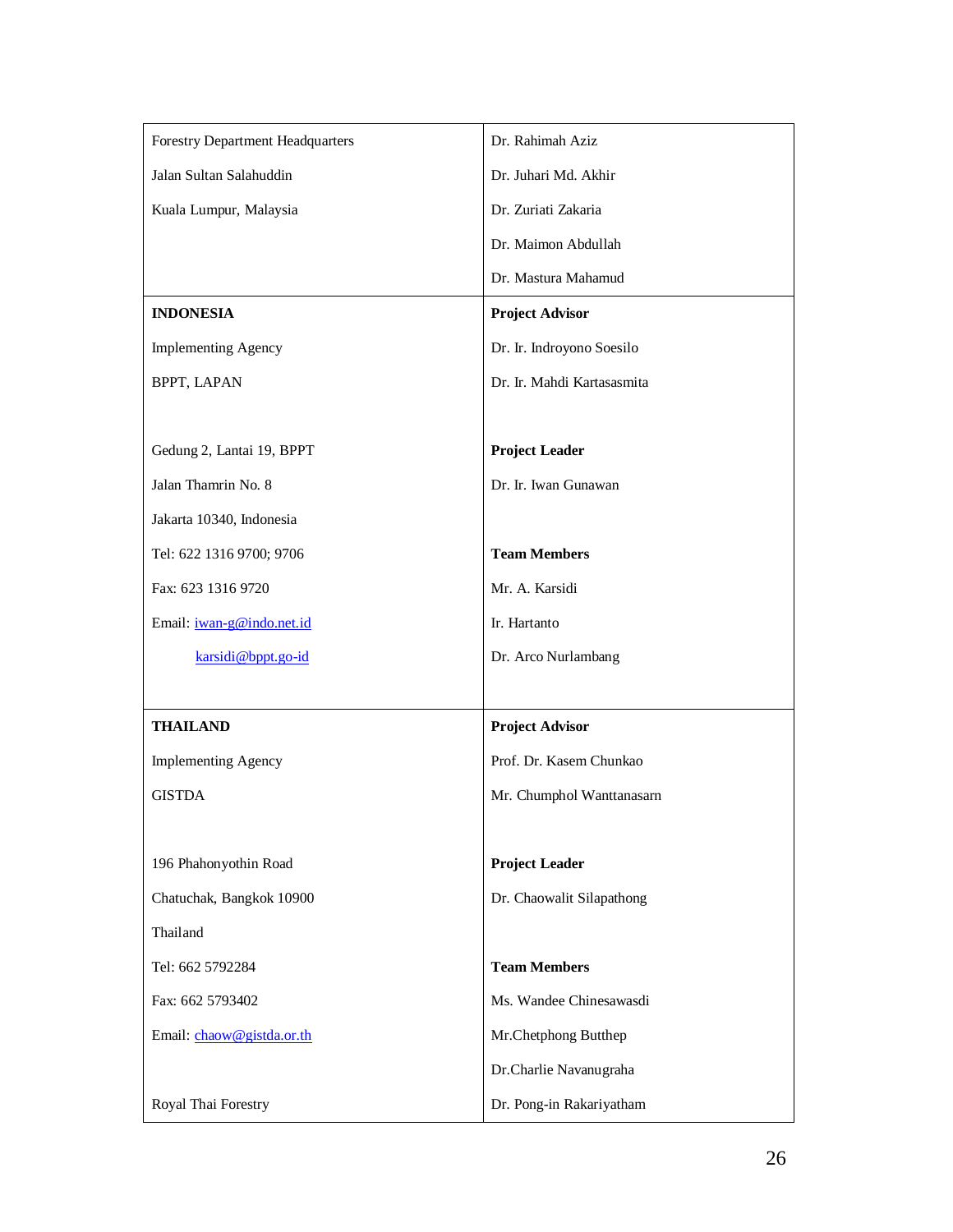| Forest Resources Assessment Division    | Mr.Kamron Saifuk         |
|-----------------------------------------|--------------------------|
| Forest Research Office                  | Dr. Suwit Ongosomwong    |
| Chatuchak, Bangkok 10900                | Ms. Darurat Disthanchong |
| Thailand                                | Dr. Kankhajane Chucip    |
| Tel: 662 940 5737                       |                          |
| Email: suwit@forest.go.th               |                          |
|                                         |                          |
| <b>PHILLIPPINES</b>                     | <b>Project Leaders</b>   |
| <b>Implementing Agency</b>              | Dr. Virgilio S. Santos   |
| <b>NAMRIA &amp; PAGASA</b>              | Dr. Flaviana Hilario     |
|                                         |                          |
| National Remote Sensing Centre          | <b>Team Members</b>      |
| NAMRIA, Lawton Avenue, Fort Bonifacio   | Ms. Alma Alquero         |
| Makati City, Phillippines               | Mr. Bobby Crisostomo     |
| Tel: (632) 8105463                      | Mr. Leo Belgira          |
| Fax: (632) 8104844/8102891              | Mr. Ernestine Gayban     |
| Email: cab@philonline.com.ph            | Mr. Sunday Lingad        |
| crisostomobobby@usa.net                 | Mr. Jojo Bernando        |
| vssantos@info.com.ph                    | Mr. Jesus Mcdenilla      |
|                                         | Mr Romeo Tejada          |
|                                         | Mr. Eriberto Brillantes  |
|                                         | Mr. Claro Lopez III      |
|                                         |                          |
| <b>VIETNAM</b>                          | <b>Project Leader</b>    |
| <b>Implementing Agency</b>              | Dr. Hoang Minh Hien      |
| Department of Satellite Applications    | Ms. Tran Thi Bang Tam    |
| Hydro-Meteorological Service of Vietnam |                          |
|                                         | <b>Team Members</b>      |
| 4 Dan Thai Tnam Str. Hanoi, Vietnam     | Dr. Do Xuan Lan          |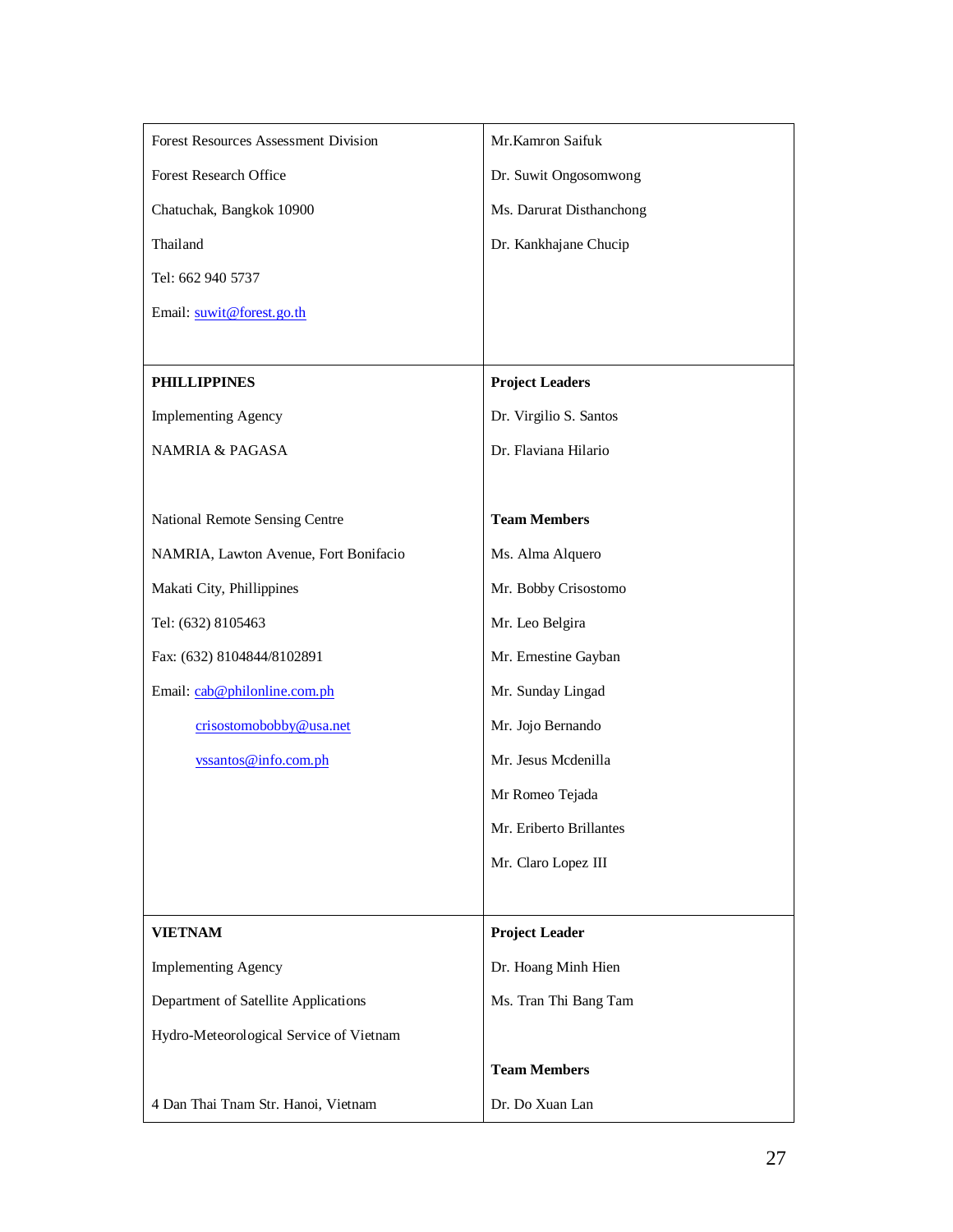| Tel: 844 826 1187                              | Mr. Nguyen Vinh Thu          |  |  |  |  |  |
|------------------------------------------------|------------------------------|--|--|--|--|--|
| Fax: 844 825 4278                              |                              |  |  |  |  |  |
| Email: hmh@netnam.vn                           |                              |  |  |  |  |  |
| <b>LAOS</b>                                    | <b>Project Leader</b>        |  |  |  |  |  |
| <b>Implementing Agency</b>                     | Dr. Soukkongseng Saignaleuth |  |  |  |  |  |
| National University of Laos                    |                              |  |  |  |  |  |
|                                                | <b>Team Members</b>          |  |  |  |  |  |
| P.O. Box 5653                                  | Dr. Sithong Thongmanivong    |  |  |  |  |  |
| Vientiane, LAO PDR                             | Dr. Sengkham Inthiravongsy   |  |  |  |  |  |
| Tel: 856 21 414813                             | Dr. Houngphet Chanthavong    |  |  |  |  |  |
| Fax: 856 21 732096 or 85621, 732294            |                              |  |  |  |  |  |
| Email: sithong@hotmail.com                     |                              |  |  |  |  |  |
| <b>CAMBODIA</b>                                | <b>Project Leader</b>        |  |  |  |  |  |
| <b>Implementing Agency</b>                     | Dr. Pum Vicheth              |  |  |  |  |  |
| Department of Natural Resources Assessment and |                              |  |  |  |  |  |
| <b>Environmental Data Management</b>           | <b>Team Members</b>          |  |  |  |  |  |
| Sihanouk Blvd., Phnom Penh, CAMBODIA           | Dr. Touch Nina               |  |  |  |  |  |
| Tel: +855 023-426 814                          | Dr. Ek Menrith               |  |  |  |  |  |
| Fax: +855 023 216 297                          | Dr. Prak Noma                |  |  |  |  |  |
| <b>JAPAN</b>                                   | <b>Project Leader</b>        |  |  |  |  |  |
| <b>Implementing Agency</b>                     | Dr. Shi-ichi Sobue           |  |  |  |  |  |
| RESTEC/NASDA                                   |                              |  |  |  |  |  |
|                                                | <b>Team Members</b>          |  |  |  |  |  |
| NASDA Earth Observation Planning Department    | Hiroshi Ishiguro             |  |  |  |  |  |
| Office of Earth Observation Systems            |                              |  |  |  |  |  |
| Tel: +81 3 3438-6344                           |                              |  |  |  |  |  |
| Fax: +81 3 5401-8702                           |                              |  |  |  |  |  |
| Email: sobue@nsaeoc.eoc.nasda.go.jp            |                              |  |  |  |  |  |
| sobue@shinichi@nasda.go.jp                     |                              |  |  |  |  |  |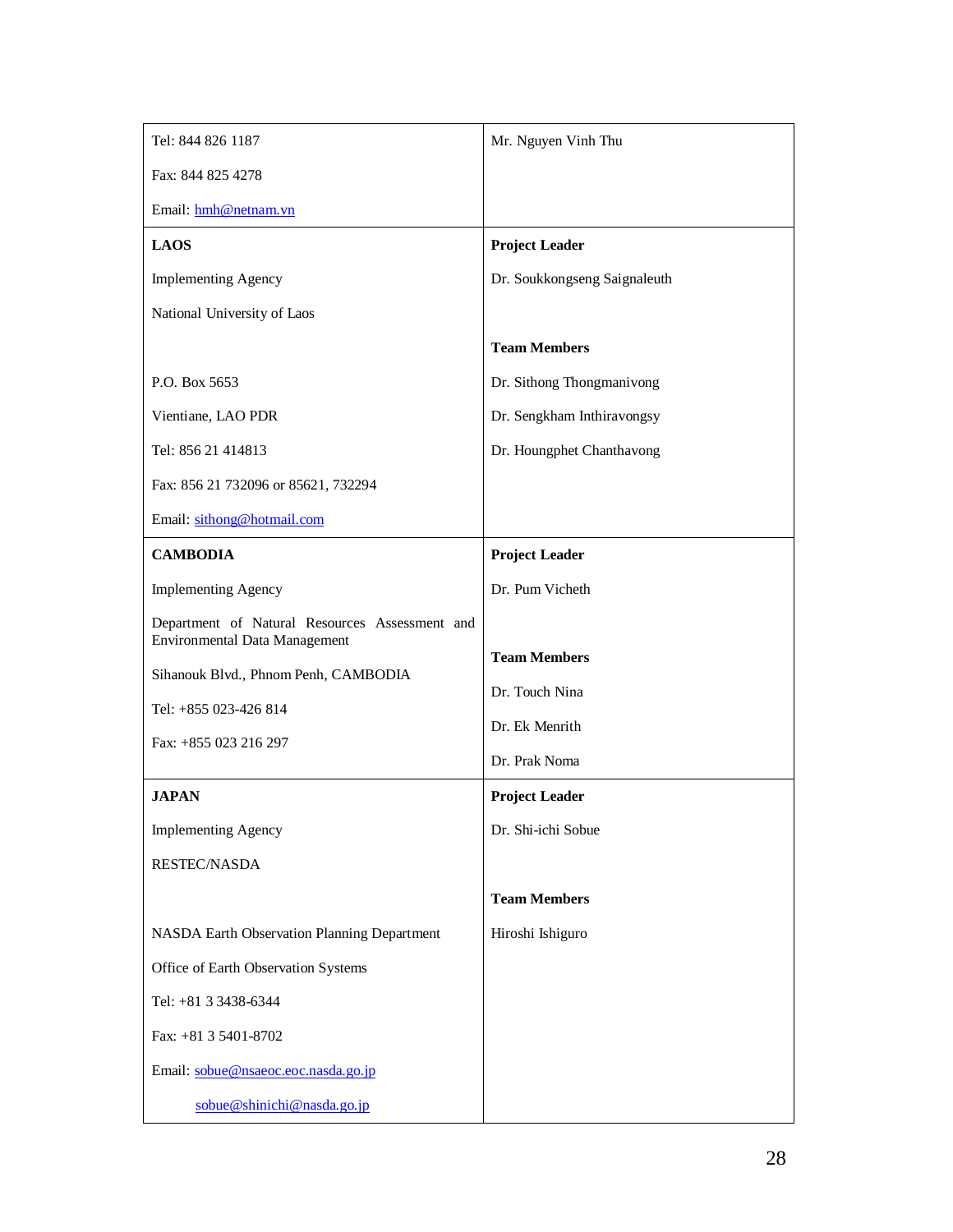| <b>CHINA</b>                                     | <b>Project Leader</b> |
|--------------------------------------------------|-----------------------|
| <b>Implementing Agency</b>                       | Dr. Wanchang Zhang    |
| International Institute for Earth System Science |                       |
|                                                  |                       |
| Nanjing University                               |                       |
| Hankou Road 22#                                  |                       |
| Nanjing 210093, P.R. China                       |                       |
| Tel: $+86$ (0) 25-3597077                        |                       |
| Fax: $+86(0)$ 25-3592288                         |                       |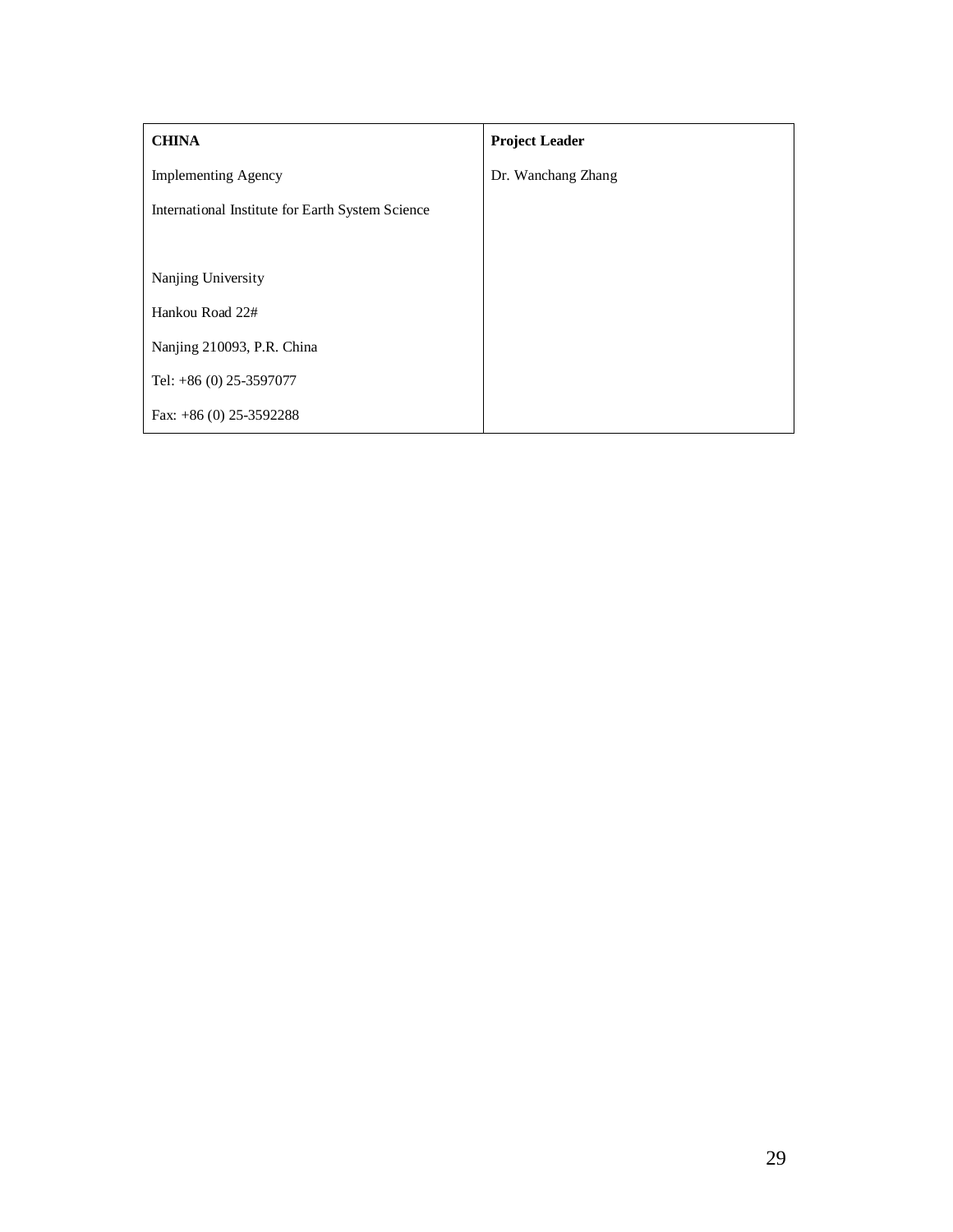## *Work Plan and Time Line*

|                                              | 2001                                   |                                            |      |      |      |       | 2002 |      |      |      |      |       |
|----------------------------------------------|----------------------------------------|--------------------------------------------|------|------|------|-------|------|------|------|------|------|-------|
|                                              | April                                  | May                                        | June | July | Aug. | Sept. | Oct. | Nov. | Dec. | Jan. | Feb. | March |
| <b>UKM Node</b>                              |                                        | ----; (Five day visit)                     |      |      |      |       |      |      |      |      |      |       |
| <b>BIOTROP Node</b>                          |                                        | $---;$ (Five day visit)                    |      |      |      |       |      |      |      |      |      |       |
| <b>Product Dev.</b>                          |                                        |                                            |      |      |      |       |      |      |      |      |      |       |
| Field Wk./Val $1 \&$<br><b>User Outreach</b> |                                        | ------; (Five days each of two countries)  |      |      |      |       |      |      |      |      |      |       |
| Field Wk./Val 2 &<br><b>User Outreach</b>    |                                        | -------; (Five days each of two countries) |      |      |      |       |      |      |      |      |      |       |
| Field Wk./Val $3 &$<br><b>User Outreach</b>  |                                        | ------; (Five days in final country)       |      |      |      |       |      |      |      |      |      |       |
| <b>Workshop/Product</b><br>Outreach          | $---$ ; (5 day workshop)               |                                            |      |      |      |       |      |      |      |      |      |       |
| <b>Report Writing</b>                        | ---------; (Final Docs due $3/15/02$ ) |                                            |      |      |      |       |      |      |      |      |      |       |

| Date                    | Venue                | Event                                                             | <b>Estimated Number of Participants</b>                                                   |
|-------------------------|----------------------|-------------------------------------------------------------------|-------------------------------------------------------------------------------------------|
| $29$ Nov $-3$ Dec. 2001 | Chiang Mai, Thailand | Lotus Pang Suan Kaew Hotel, Workshop on end user product outreach | 17 SEARIN Personnel (funded) and 15 – 30<br>Regional "end user" participants (non-funded) |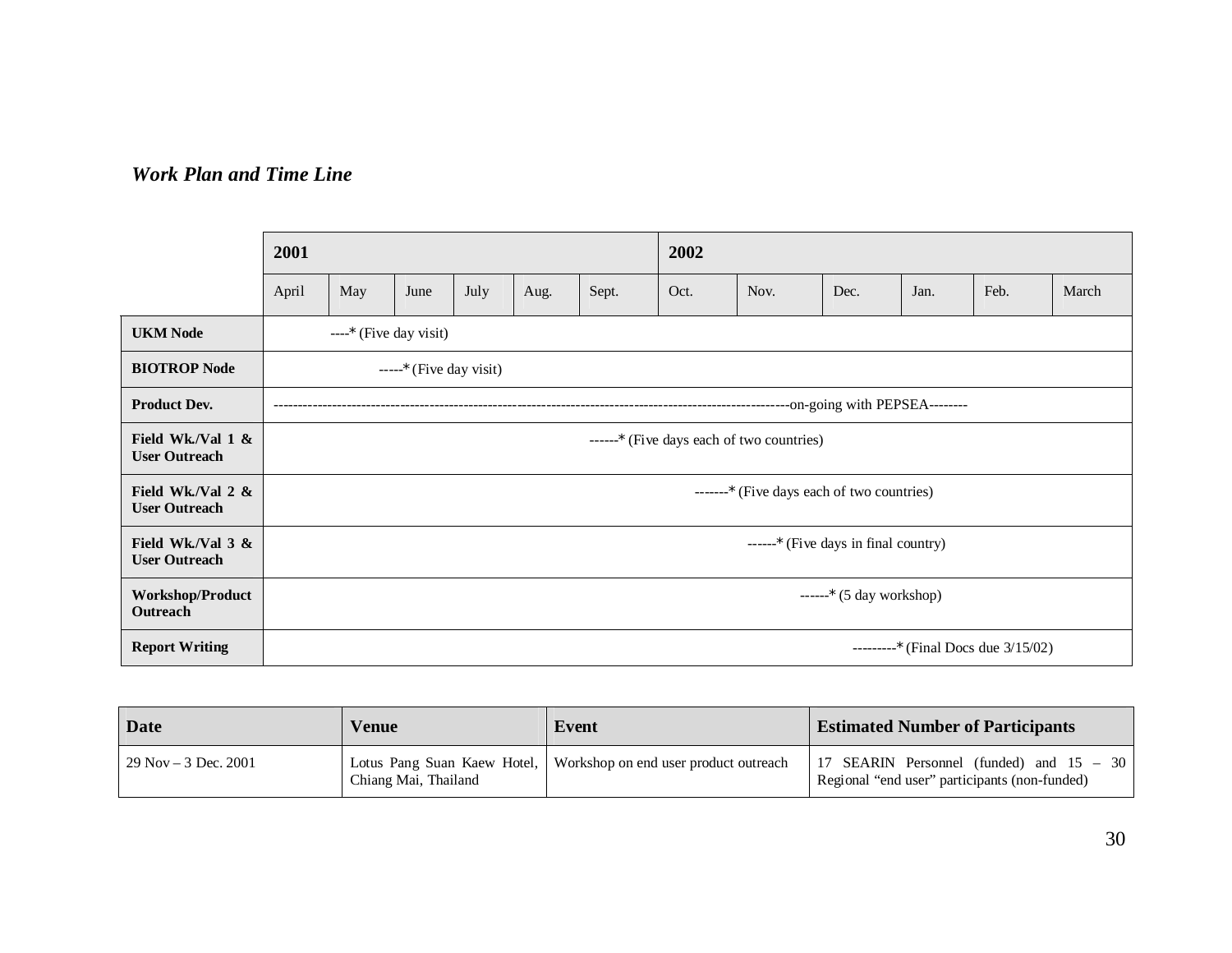### *UKM Node and BIORTOP Node*

Assistance in the installation of software and hardware, the creation of an RDBMS populated with remote sensing satellite imagery metadata, and the establishment of Internet connectivity between these nodes and the Tropical Rain Forest Information Center to serve data to users supporting a variety of national resource management and scientific activities throughout the region. These nodes will facilitate the ease and access of data for end users, as well as provide archive opportunities for future products being developed through R & D efforts and by natural resource managers themselves.

#### *Product Development*

This project will focus on development of a suite of datasets and data products as follows(see Table 1 below):

**Level 1** TM and ETM+ data from TRFIC, which are not atmospherically corrected and geo-referenced by system correction only will be made available. In addition, we will acquire SPOT VEGETATION and MODIS images over the tropical forest areas.

Level 2 Enhanced image datasets, which will include fine and coarse resolution image data from TM, ETM+, ALI, MODIS and VEGATATION which have been atmospherically corrected, geo-referenced to earth coordinates (+ 60m), projected,normalized for view / sun angle effect, and mosaicked when multiple scenes needed will also be provided.

**Level 3** Derived data products, which will include the results of analyses of image products using new algorithms, which compute fractional forest cover and LAI. These products will be used to improve existing assessments of deforestation, re-growth, logging, and forest cover characteristics.

We believe that some users will primarily need access to the Level 1 and Level 2 datasets, such as the UN FAO Forest Resource Assessment program which routinely acquires the image data and performs its own in-house data analysis. Others, such as the forest inventory community need access to Level 3 derived data such as extant forest density and fractional cover for making forest inventory or deforestation and forest degradation assessments.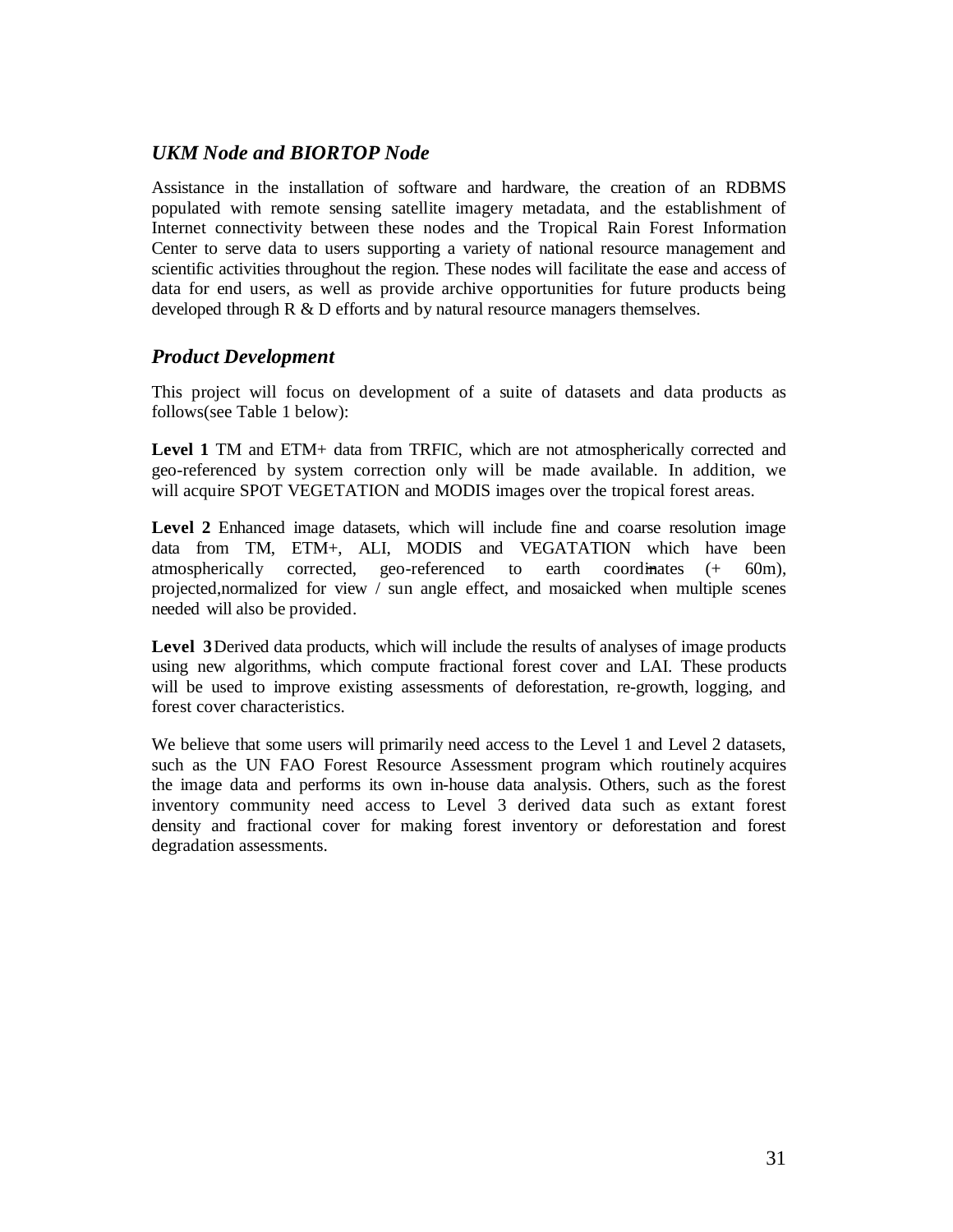| <b>Product</b><br><b>Level</b> | <b>Product Description</b>                                                                                                                                          | Spatial and temporal coverage  |  |  |  |
|--------------------------------|---------------------------------------------------------------------------------------------------------------------------------------------------------------------|--------------------------------|--|--|--|
| 1a                             | Raw TM and ETM+ from TRFIC, no atmospheric correction, geo-referenced by<br>system correction only.                                                                 | Focus area: 30m/1yr            |  |  |  |
|                                |                                                                                                                                                                     | Regional: 30m/3yr              |  |  |  |
| 1 <sub>b</sub>                 | Raw VEGETATIPON and MODIS imagery, no atmospheric corrections, geo-<br>referenced by system correction only.                                                        | Focus area: 1km/month          |  |  |  |
|                                |                                                                                                                                                                     | Regional: 1km/month            |  |  |  |
| $\overline{2}$                 | Geo-referenced and atmospherically corrected, normalized for sun and view angles,<br>30m and 1km resolution imagery from Landsat, supplemented with EO-1, SPOT, and | Focus area: $30m + 1km$ /yr    |  |  |  |
|                                | ASTER imagery. Spatial accuracy 360m                                                                                                                                | Regional: 30m/3yrs & 1km/month |  |  |  |
| 3a                             | Forest Density (FD): Forest fractional cover computed from geo-referenced ETM+<br>and MODIS/VEGETATION imagery                                                      | Focus areas: 30m/1yr           |  |  |  |
|                                |                                                                                                                                                                     | Regional: 30m/3yr & 1km/month  |  |  |  |
| 3 <sub>b</sub>                 | Forest Density (FD): Estimated total green leaf area index and fPAR using MODIS<br>LAI/fPAR algorithm, optimized for tropical forest.                               | Focus area: 30m/3yr            |  |  |  |
|                                |                                                                                                                                                                     | Regional: 30m/3yr & 1km/month  |  |  |  |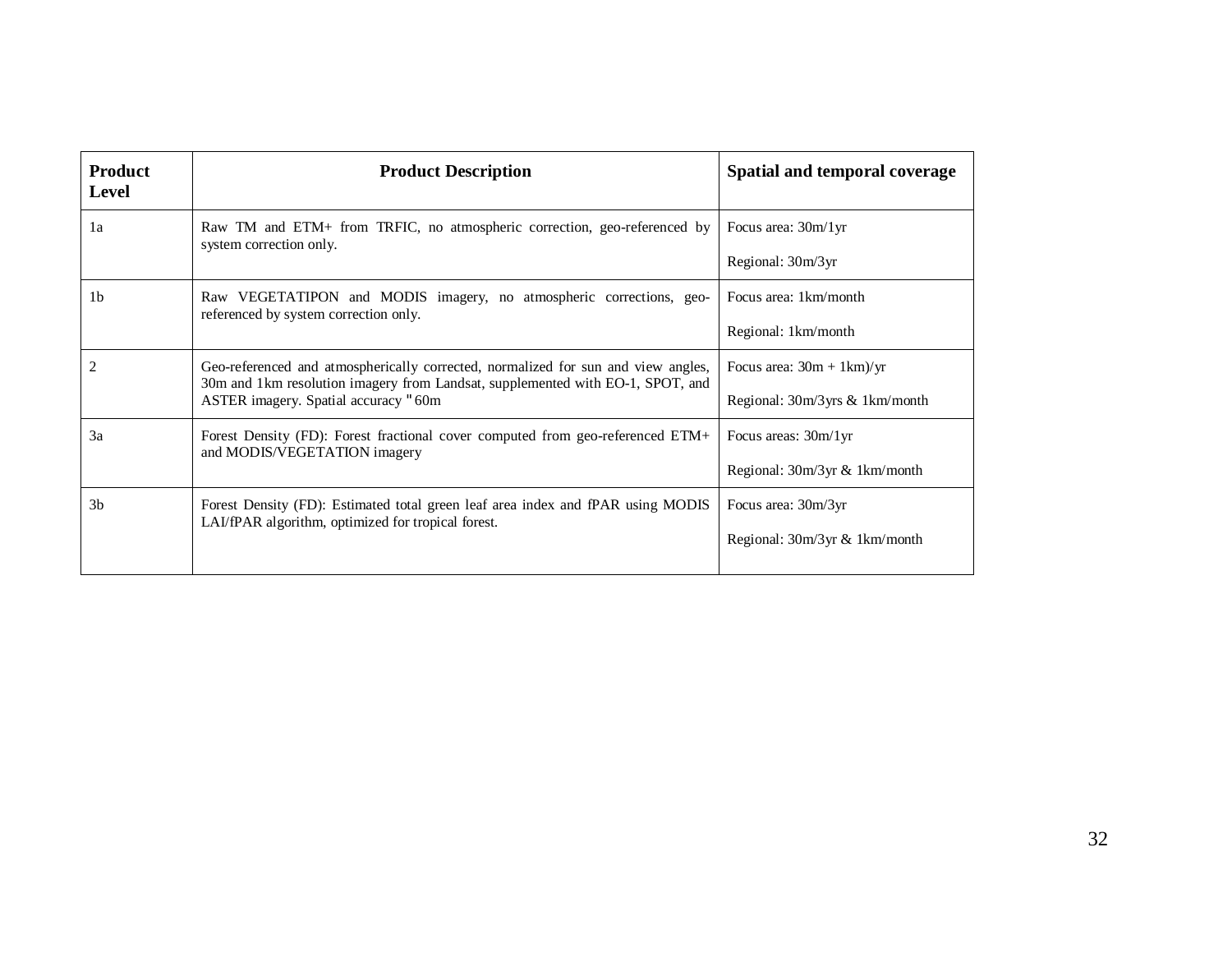|                     | 2001  |     |      |             |               |       | 2002    |      |      |                |      |              |
|---------------------|-------|-----|------|-------------|---------------|-------|---------|------|------|----------------|------|--------------|
|                     | April | May | June | <b>July</b> | <b>August</b> | Sept. | October | Nov. | Dec. | <b>January</b> | Feb. | <b>March</b> |
| <b>Product Dev.</b> |       |     |      |             |               |       |         |      |      |                |      |              |

| <b>Level of Product</b>     | <b>Est. Completion for Southeast Asia Region</b> |
|-----------------------------|--------------------------------------------------|
| 1a                          | June 30, 2001                                    |
| 1b                          | August 15, 2001                                  |
| $\mathcal{D}_{\mathcal{A}}$ | October 15, 2001                                 |
| 3a                          | December 15, 2001                                |
| 3 <sub>b</sub>              | February 1, 2002                                 |